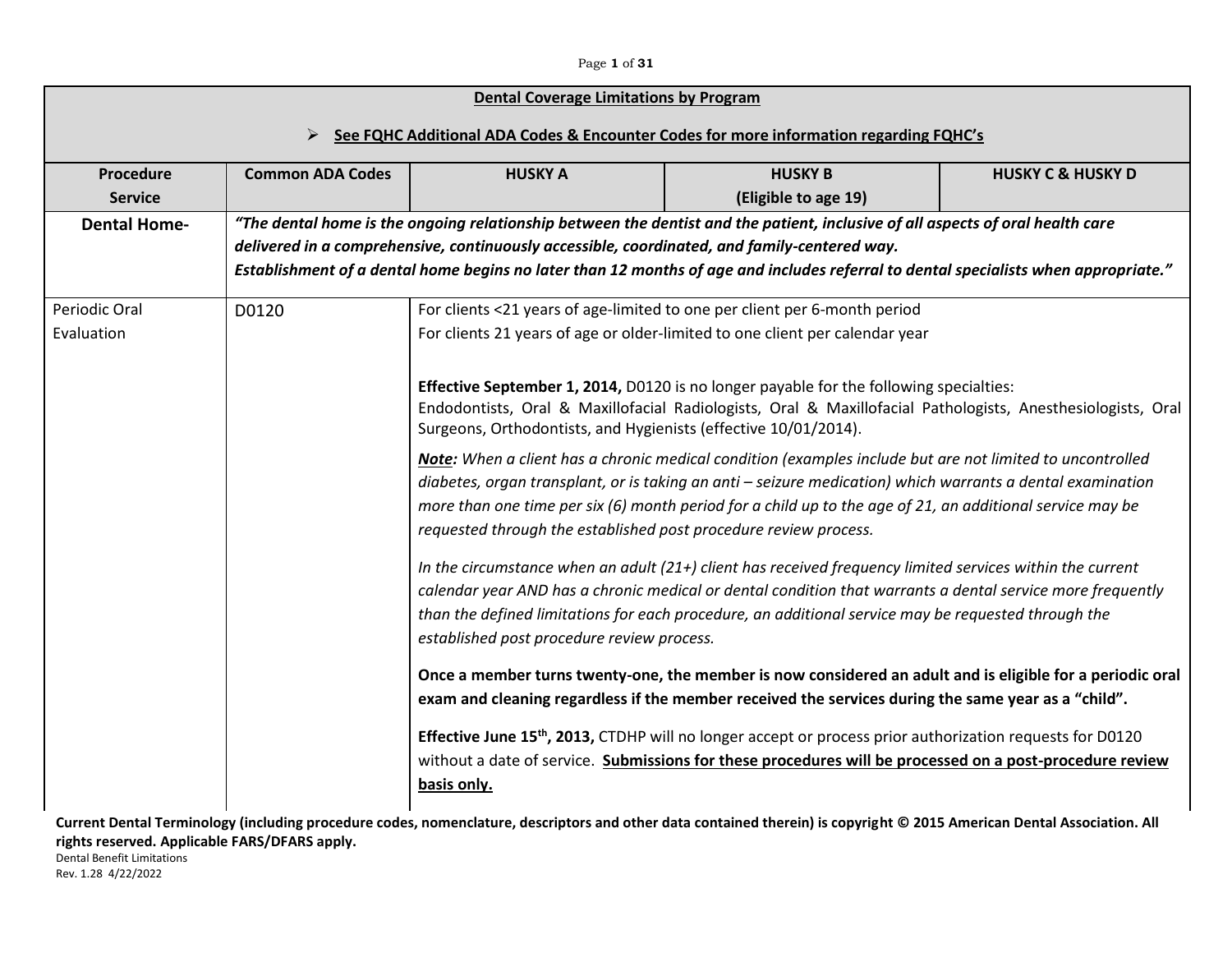|                                                                        |                                   | -No HUSKY B Copay                                                                                                                                                                                                                                                                                                                                                                                                                                                                                                                             |
|------------------------------------------------------------------------|-----------------------------------|-----------------------------------------------------------------------------------------------------------------------------------------------------------------------------------------------------------------------------------------------------------------------------------------------------------------------------------------------------------------------------------------------------------------------------------------------------------------------------------------------------------------------------------------------|
| Emergency or Limited -<br>Oral Evaluation                              | D0140                             | Effective September 1, 2014, both children and adults will now be eligible for only four problem focused<br>evaluations per calendar year.<br>Once a member turns twenty-one, the member is now considered an adult and is eligible for four limited<br>oral exams regardless if the member received the services during the same year as a "child".                                                                                                                                                                                          |
|                                                                        |                                   | -No HUSKY B Copay                                                                                                                                                                                                                                                                                                                                                                                                                                                                                                                             |
| Comprehensive Oral<br>Evaluation                                       | D0150                             | For clients <21 years of age-limited to one per 36 months<br>For clients 21 years of age or older-limited to one per client per lifetime<br>Note: When a client changes providers, an additional comprehensive examination service can be requested<br>through the established prior authorization process.<br>Once a member turns 21, the member is eligible for a comprehensive oral evaluation, as an adult, even if<br>the member received a comprehensive oral evaluation prior to their 21 <sup>st</sup> birthday.<br>-No HUSKY B Copay |
| Detailed & Extensive<br><b>Oral Evaluation</b>                         | D0160                             | -No HUSKY B Copay                                                                                                                                                                                                                                                                                                                                                                                                                                                                                                                             |
| X-Ray-Intraoral,<br>Complete Series (FMX,<br><b>Full Mouth Series)</b> | D0210-Full Mouth<br><b>Series</b> | Intraoral, complete series (full mouth) consisting of at least ten (10) periapical films plus bitewings,<br>limited to once per (36) months<br>Note: Under the HUSKY dental plan, a panoramic or a full mouth series is covered under the plan 1X per 36<br>months.<br>-No HUSKY B Copay                                                                                                                                                                                                                                                      |
|                                                                        |                                   |                                                                                                                                                                                                                                                                                                                                                                                                                                                                                                                                               |

Rev. 1.28 4/22/2022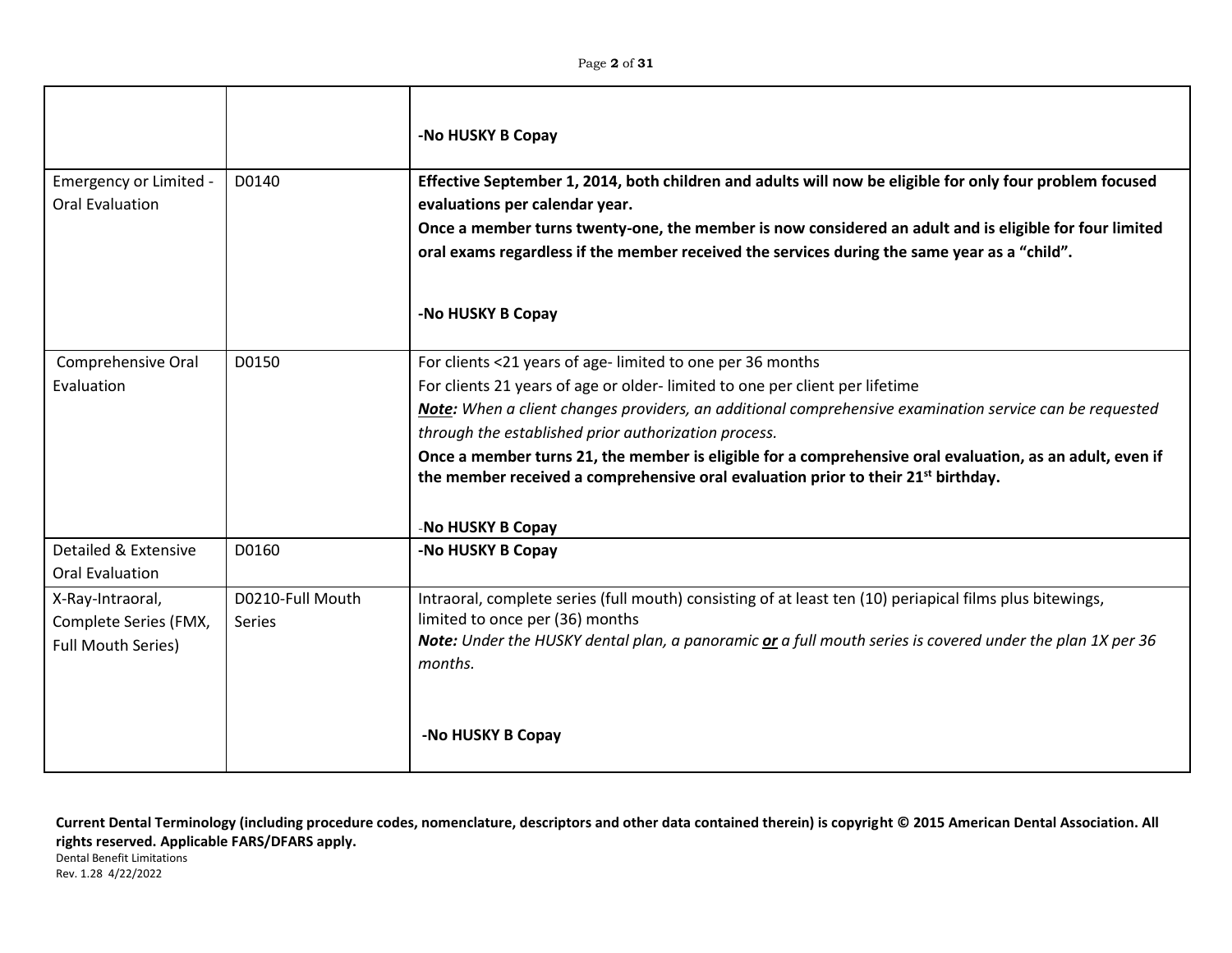| X-Ray-Periapical | D0220-1st Film                | Limited to four (4) radiographs per 365-day period                                                                                                                                                                                                                                                                                                                                        |
|------------------|-------------------------------|-------------------------------------------------------------------------------------------------------------------------------------------------------------------------------------------------------------------------------------------------------------------------------------------------------------------------------------------------------------------------------------------|
|                  | D0230-Each Additional<br>Film | Note: Periapicals are not covered on the same date of service as a full mouth series, a panoramic film, or<br>lateral jaw films.                                                                                                                                                                                                                                                          |
|                  |                               |                                                                                                                                                                                                                                                                                                                                                                                           |
|                  |                               | If the number of films billed will exceed the fee of full mouth series, a full mouth series should be billed.                                                                                                                                                                                                                                                                             |
|                  |                               | <b>Example:</b> Four periapical films and four bite wings would exceed the fee of a full mouth series. In this case, a<br>full mouth series should be billed.                                                                                                                                                                                                                             |
|                  |                               | When a client has a documented need that warrants more than four periapical radiographs in a one-year<br>period, an additional service may be requested through the prior authorization process. The prior<br>authorization request must include a description and/or documentation that will support and justify the<br>additional periapical radiograph procedure.<br>-No HUSKY B Copay |
|                  |                               |                                                                                                                                                                                                                                                                                                                                                                                           |
| X-Ray-Bitewing   | D0270-Single                  | Effective May 1, 2015, for clients <21 years of age-limited to 1 bitewing procedure allowed per client once                                                                                                                                                                                                                                                                               |
|                  | D0272-Two                     | per calendar year                                                                                                                                                                                                                                                                                                                                                                         |
|                  | D0274-Four                    | For clients 21 years of age or older-limited to 1 bitewing procedure allowed per client per 12-month period<br>(any x-rays in addition to bitewings & 3 periapicals require a PA)                                                                                                                                                                                                         |
|                  |                               | -No HUSKY B Copay                                                                                                                                                                                                                                                                                                                                                                         |
| Sialography      | D0310                         | Effective September 1, 2014, no longer payable through HUSKY                                                                                                                                                                                                                                                                                                                              |
| Other TMJ Films  | D0321                         | Effective September 1, 2014, PA required                                                                                                                                                                                                                                                                                                                                                  |
|                  |                               | -No Husky B Copay                                                                                                                                                                                                                                                                                                                                                                         |
|                  |                               |                                                                                                                                                                                                                                                                                                                                                                                           |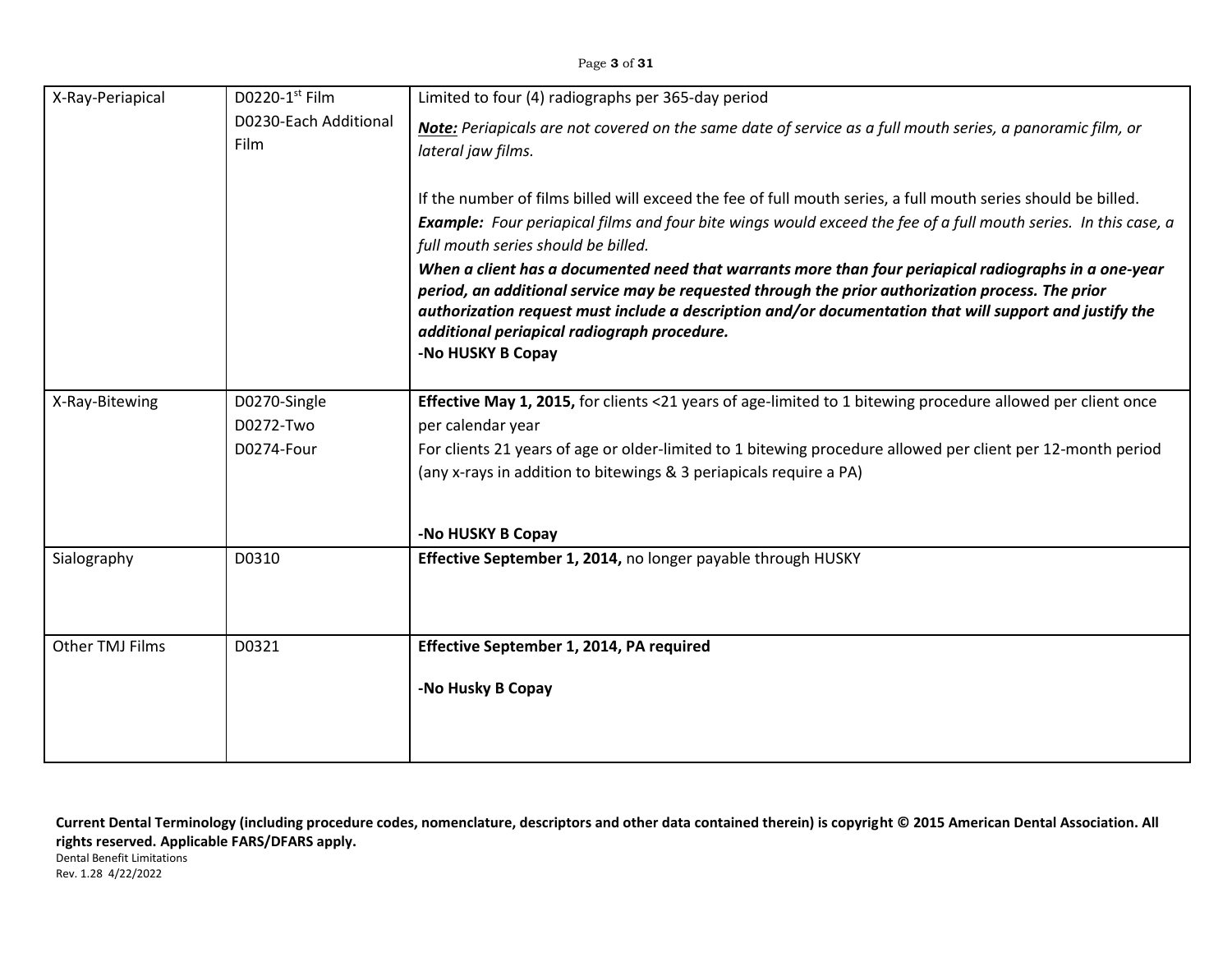| X-Ray-Panoramic                           | D0330-Panoramic<br>Radiograph          | A panoramic x-ray is a reimbursable procedure that requires prior authorization for clients age 21 and older.<br>This pertains to all dental specialties and clinics except for oral and maxillofacial surgeons and orthodontists.<br>Note: Under the HUSKY dental plan, either a panoramic x-ray or a full mouth series is covered under the plan<br>1x per 36 months.<br>When a client has a documented need that warrants a panoramic radiograph, the service can be requested<br>through the prior authorization process.<br>-No HUSKY B Copay                                                                 |
|-------------------------------------------|----------------------------------------|--------------------------------------------------------------------------------------------------------------------------------------------------------------------------------------------------------------------------------------------------------------------------------------------------------------------------------------------------------------------------------------------------------------------------------------------------------------------------------------------------------------------------------------------------------------------------------------------------------------------|
| <b>Caries Susceptibility</b><br>Screening | D0425                                  | Prior Authorization is required for the specialties that are allowed to bill for this procedure.<br>When submitting a prior authorization, providers should include a description of the patient's condition, the<br>reason the screening should be done, and should also note how the results of the screening will influence<br>future treatment.<br>Providers should follow the EPSDT guidelines in the provider manual.<br>-No HUSKY B Copay                                                                                                                                                                   |
| <b>Caries Risk Assessment</b>             | D0601-Low Risk                         | Effective September 1, 2014, payment for D0601 and February 13, 2015 for D0602 and D0603 will be limited                                                                                                                                                                                                                                                                                                                                                                                                                                                                                                           |
| (Primarily for Children)                  | D0602-Moderate Risk<br>D0603-High Risk | to once per 6 months for children under the age of 21 years. Only dental hygienists, who are enrolled as a<br>rendering provider in the CTDHP/HUSKY Health program, practicing in public health settings and who have<br>completed calibration training will be eligible to receive reimbursement. Screenings should take place in<br>locations that are not dental homes. This would normally not include permanent clinics and private dental<br>offices. Children who have a dental home should be receiving periodic dental examinations at their dental<br>home rather than a screening.<br>-No HUSKY B Copay |
| Dental Prophylaxis                        | D1120 Pediatric                        | For clients <21 years of age-limited to one per client per 6-month period                                                                                                                                                                                                                                                                                                                                                                                                                                                                                                                                          |
| "Prophy"                                  | D1110 Adult                            | For clients 21 years of age or older-limited to one per client per calendar year                                                                                                                                                                                                                                                                                                                                                                                                                                                                                                                                   |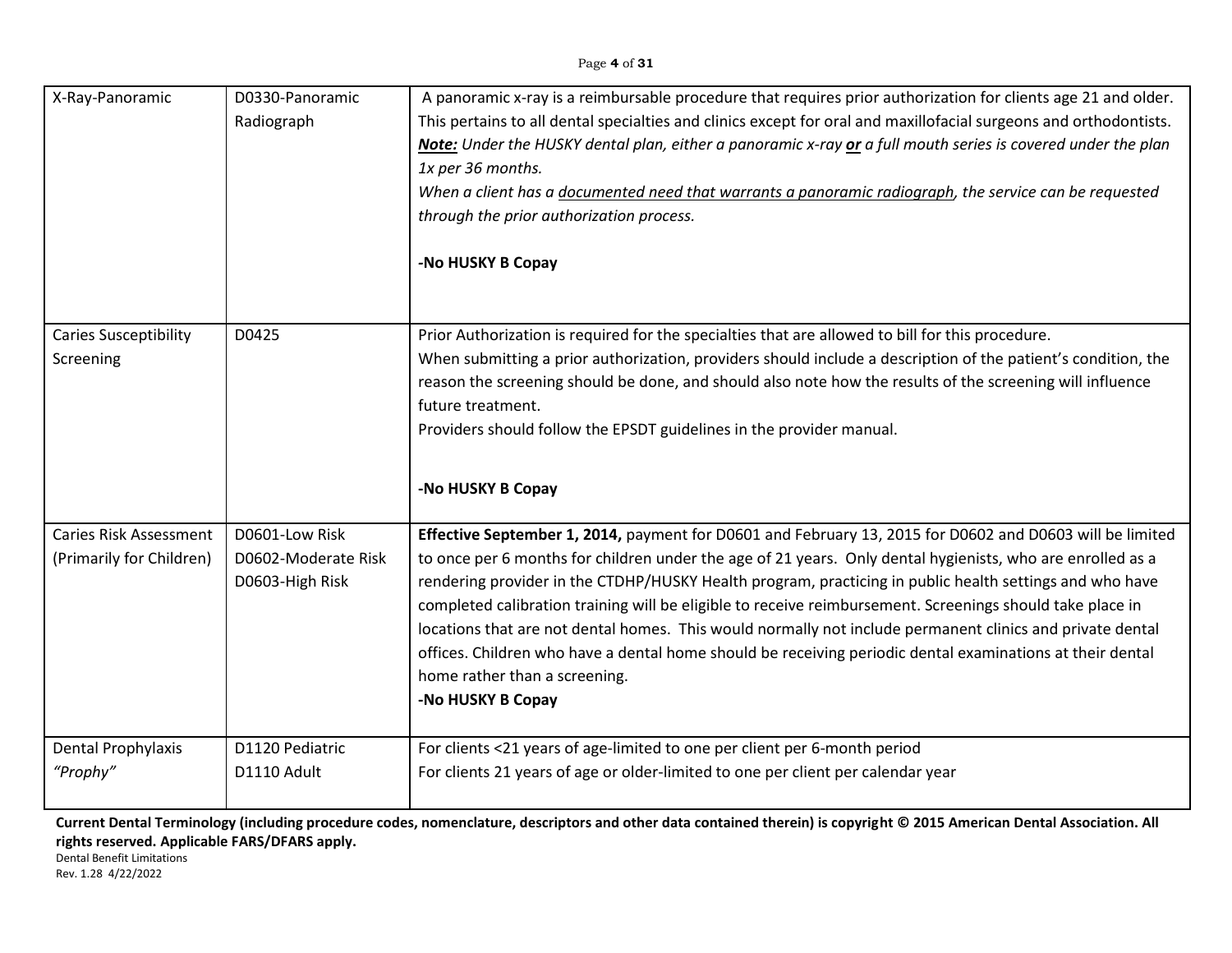|                                                               |                                                                 | Note: Includes cleaning, supra & sub gingival scaling & polishing                                                                                                                                                                                                                                                                                                                                |
|---------------------------------------------------------------|-----------------------------------------------------------------|--------------------------------------------------------------------------------------------------------------------------------------------------------------------------------------------------------------------------------------------------------------------------------------------------------------------------------------------------------------------------------------------------|
|                                                               |                                                                 | When a client has a chronic medical condition (examples include but are not limited to uncontrolled diabetes,<br>organ transplant or is taking an anti - seizure medication) that warrants a dental prophylaxis more than one<br>time per six (6) month period for a child up to the age of 21, an additional service may be requested through<br>the established post procedure review process. |
|                                                               |                                                                 | In the circumstance when an adult (21+) client has received frequency limited services within the current<br>calendar year AND has a chronic medical or dental condition that warrants a dental service more frequently<br>than the defined limitations for each procedure, an additional service may be requested through the<br>established post procedure review process.                     |
|                                                               |                                                                 | Once a member turns twenty-one, the member is now considered an adult and is eligible for an adult<br>prophylaxis regardless if the member received the services during the same year as a "child".                                                                                                                                                                                              |
|                                                               |                                                                 | Effective June 15 <sup>th</sup> , 2013, CTDHP will no longer accept or process prior authorization requests for D1110<br>without a date of service. Submissions for these procedures will be processed on a post-procedure review<br>basis only.                                                                                                                                                 |
|                                                               |                                                                 | -No HUSKY B Copay                                                                                                                                                                                                                                                                                                                                                                                |
| <b>Topical Application of</b><br>Fluoride-Adult &<br>Children | D1206- Topical Varnish<br>D1208-Topical Fluoride<br>Application | Limited to no more than 1 of these two fluoride codes every 6 months per client, under age 21 and prior<br>authorization is not required. For clients age 21 and older, fluoride is covered once per calendar year.                                                                                                                                                                              |
|                                                               |                                                                 | Both of these services are set up identically in the system so a client can have one or the other. (EX. a child<br>has a D1206 done and then 6 months later has a D1208 done, it will be covered)                                                                                                                                                                                                |
|                                                               |                                                                 | Fluoride treatments are covered once every 6 months for clients in an acute care facility, intermediate care<br>facility, large licensed boarding home, large group home, a mental disease facility, a small licensed boarding<br>home or a skilled nursing facility. Prior authorization is not required.                                                                                       |
|                                                               |                                                                 | Additional fluoride treatments may be granted via prior authorization if medically necessary.                                                                                                                                                                                                                                                                                                    |
|                                                               |                                                                 | If a medical provider performs a D1206 it does not count against the dental benefit (frequency).                                                                                                                                                                                                                                                                                                 |
|                                                               |                                                                 | -No HUSKY B Copay                                                                                                                                                                                                                                                                                                                                                                                |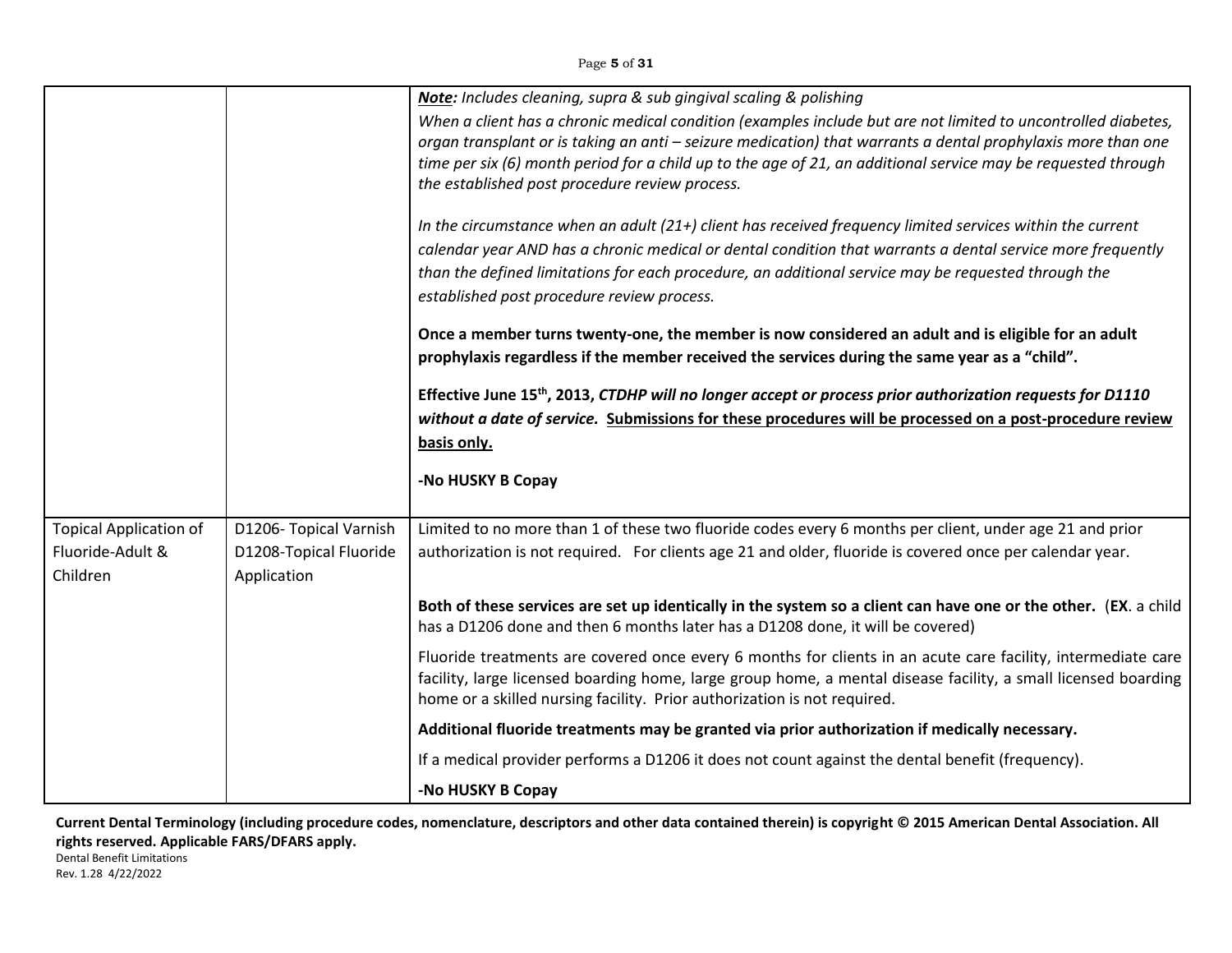### Page **6** of **31**

| <b>Tobacco Counseling</b>                     | D1320                                                                                                             | Effective September 1, 2014 chart documentation required for this code<br>The client's chart must confirm that the client uses tobacco products and cite the form (i.e. smoking,<br>chewing, or holds in vestibule), the quantity used in a 24-hour period, and type of counseling provided (oral,<br>written, and/or referral). All charts must be signed and dated on the date of service.<br>-No HUSKY B Copay                                                                                                                                                                                                                                                           |
|-----------------------------------------------|-------------------------------------------------------------------------------------------------------------------|-----------------------------------------------------------------------------------------------------------------------------------------------------------------------------------------------------------------------------------------------------------------------------------------------------------------------------------------------------------------------------------------------------------------------------------------------------------------------------------------------------------------------------------------------------------------------------------------------------------------------------------------------------------------------------|
| Pit & Fissure Sealants                        | D1351                                                                                                             | Ages 5 through 16, once in a five-year period per tooth, limited to tooth numbers shown below<br>Teeth to be sealed must be free of decay.<br>2,3,14,15,18,19,30,31<br>Effective August 1, 2016, sealants will no longer be routinely covered on the premolar teeth 4, 5, 12, 13, 20,<br>21, 28 & 29. In the event there are sealants that fail within five years from the date of placement, the<br>reimbursement fee will be recouped from the office that placed the original sealant or the provider who<br>placed the original sealant may replace the sealant at no cost.                                                                                             |
| <b>Interim Caries Arresting</b><br>Medicament | D1354                                                                                                             | Effective January 1, 2018, Interim Caries Arresting Medicament is covered four times a year per arch in 3-<br>month intervals.<br>Covered for children under 6 years of age; for children 6 years old and over and adults who have special<br>healthcare needs.<br>Effective September 1, 2018, the first tooth in the arch will be reimbursed at the HUSKY allowable fee for the<br>arch. Indicate each tooth number that medicament will be applied to within the arch, and for each additional<br>tooth to be treated, \$1 will be added to the final price.<br>PA is required for all provider types indicating the reasons for medical necessity.<br>-No HUSKY B Copay |
| <b>Space Maintainers</b>                      | D1510-Fixed Unilateral<br>D1999-1 Additional<br><b>FQHC Encounter Code</b><br>D1516-Fixed Bilateral,<br>Maxillary | D1510 - Limit of 4 covered per lifetime - This includes the replacement of lost space maintainers.<br>Prior authorization required for some specialties<br>D1516/D1517 - Limit of 2 covered per lifetime - This includes the replacement of lost space maintainers.<br>Prior authorization required for some specialties                                                                                                                                                                                                                                                                                                                                                    |

**Current Dental Terminology (including procedure codes, nomenclature, descriptors and other data contained therein) is copyright © 2015 American Dental Association. All rights reserved. Applicable FARS/DFARS apply.**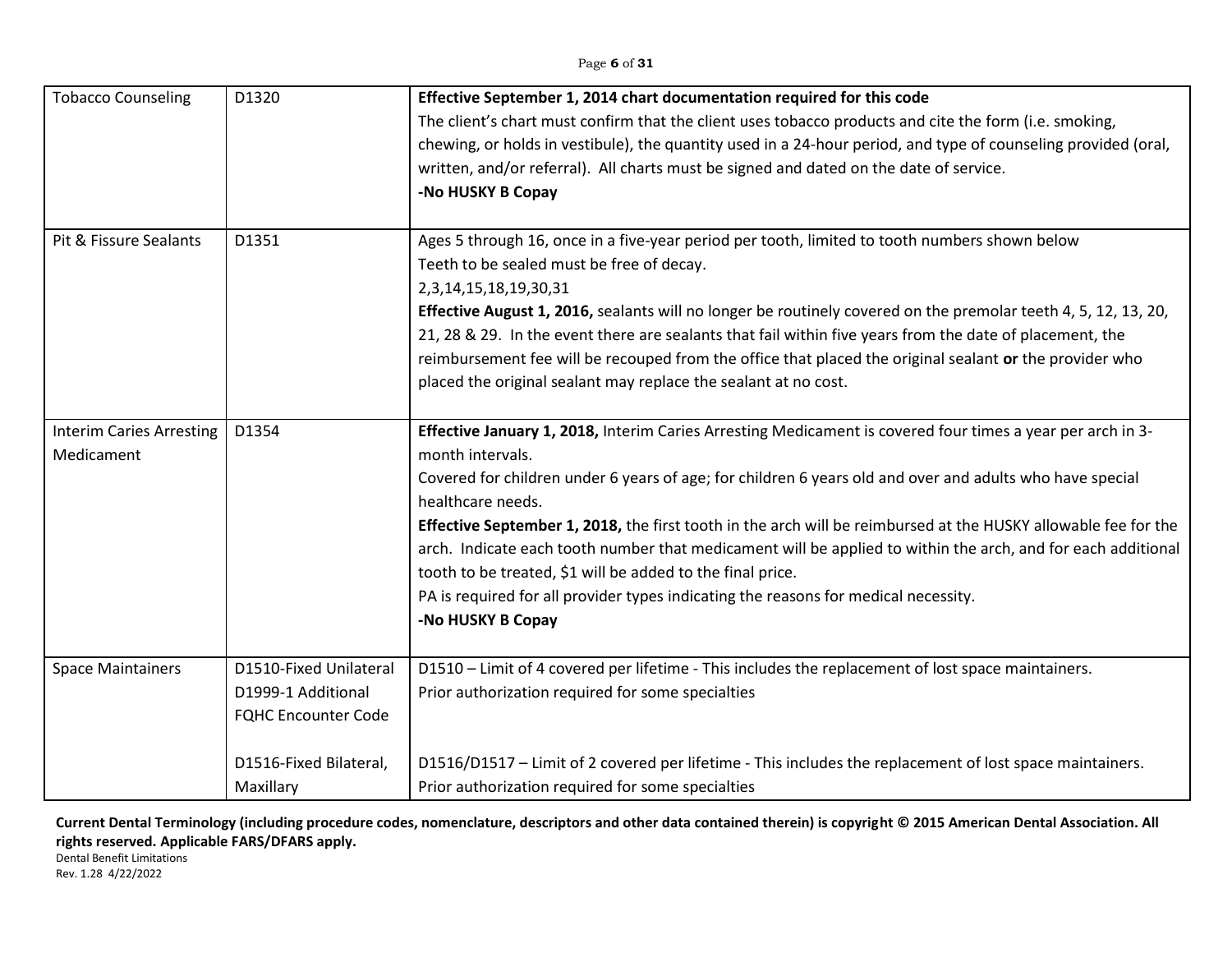|                        | D1517-Fixed Bilateral,      |                                                                                                            |
|------------------------|-----------------------------|------------------------------------------------------------------------------------------------------------|
|                        | Mandibular                  |                                                                                                            |
|                        | D1999-1 Additional          |                                                                                                            |
|                        | <b>FQHC Encounter Code</b>  |                                                                                                            |
|                        |                             |                                                                                                            |
|                        | D1526-Removable             | D1526/D1527 -Limit of 2 covered per lifetime - This includes the replacement of lost space maintainers.    |
|                        | <b>Bilateral, Maxillary</b> | Prior authorization required for some specialties                                                          |
|                        | D1527-Removable             |                                                                                                            |
|                        | Bilateral, Mandibular       |                                                                                                            |
|                        | D1575-Distal, Fixed         |                                                                                                            |
|                        | Unilateral                  |                                                                                                            |
|                        | D1999-2 Additional          |                                                                                                            |
|                        | <b>FQHC Encounter Code</b>  |                                                                                                            |
|                        |                             | Limit of 4 covered per lifetime -This includes the replacement of lost space maintainers.                  |
|                        |                             | Prior authorization required for some specialties                                                          |
|                        |                             | As of 12-31-18, D1515 and D1525 are not valid space maintainer codes                                       |
|                        |                             | -HUSKY B Copay-33%                                                                                         |
| Recementation of       | D1550                       | Effective 1-1-2020, D1550 not a valid code/service                                                         |
| Space Maintainer       | D1551-Maxillary             | Recementation of Space Maintainer-Maxillary/Mandibular/Unilateral Per Quad. - Codes effective 1-1-20       |
|                        | D1552-Mandibular            | Prior authorization required for some specialties for members under age 21 and required for any age by a   |
|                        | D1553-Unilateral Per        | <b>Dental Anesthesthesiologist</b>                                                                         |
|                        | Quad.                       | -HUSKY B Copay-20%                                                                                         |
| Removal of Fixed Space | D1555                       | Effective 1-1-2020, D1555 not a valid code/service                                                         |
| Maintainer             | D1556-Unilateral Per        | Removal of Fixed Space Maintainer-Unilateral Per Quad., Bilateral Maxillary and Bilateral Mandibular-Codes |
|                        | Quad.                       | effective 1-1-20                                                                                           |
|                        | D1557-Bilateral-            |                                                                                                            |
|                        | Maxillary                   | Prior authorization required for some specialties                                                          |
|                        | D1558-Bilateral-            |                                                                                                            |
|                        | Mandibular                  | -HUSKY B Copay-33%                                                                                         |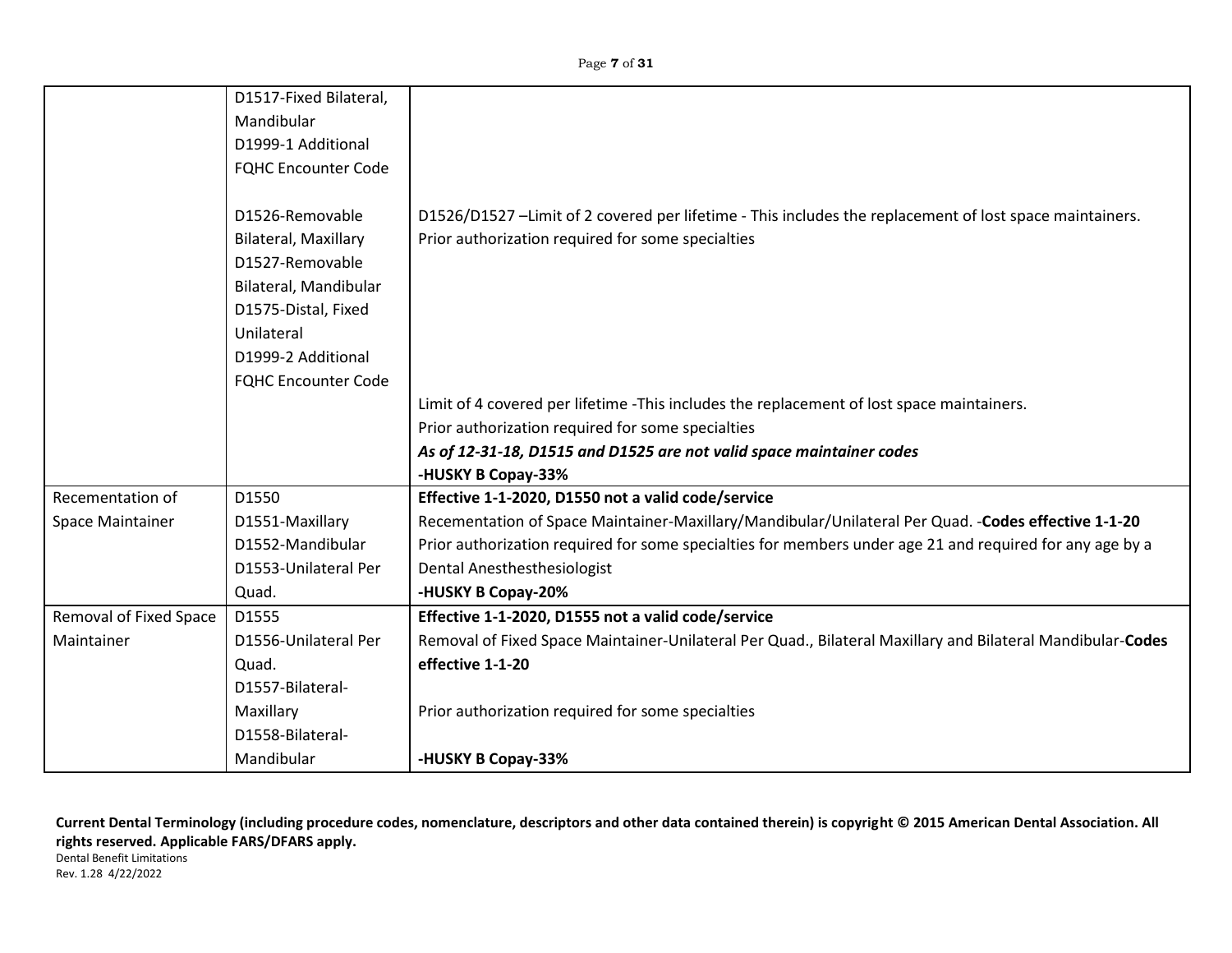| <b>Restorations-Fillings</b> | $D2140 - 1$ Surface                        | Effective August 1, 2016, covered once per two years for same surface -no primary teeth which are about to                                                                                                                                                                                                                                                                                                                                                                                                                                                                                                                                                                                                                                                                                                                                                                                                                                                                                                                                                                                                                                                                                                                                                                                                |
|------------------------------|--------------------------------------------|-----------------------------------------------------------------------------------------------------------------------------------------------------------------------------------------------------------------------------------------------------------------------------------------------------------------------------------------------------------------------------------------------------------------------------------------------------------------------------------------------------------------------------------------------------------------------------------------------------------------------------------------------------------------------------------------------------------------------------------------------------------------------------------------------------------------------------------------------------------------------------------------------------------------------------------------------------------------------------------------------------------------------------------------------------------------------------------------------------------------------------------------------------------------------------------------------------------------------------------------------------------------------------------------------------------|
| Amalgams (Metal)             | $D2150 - 2$ Surface                        | come out                                                                                                                                                                                                                                                                                                                                                                                                                                                                                                                                                                                                                                                                                                                                                                                                                                                                                                                                                                                                                                                                                                                                                                                                                                                                                                  |
| $(1-32, A-T)$                | $D2160 - 3$ Surface<br>$D2161 - 4$ Surface | Any restorations that are faulty or have recurrent decay and require replacement within two years from the<br>initial date of placement will require prior authorization regardless of the provider and the replacement may<br>result in recoupment of the initial restoration fee paid to the provider who performed the original<br>restoration.<br><b>Effective October 1, 2014, tooth surface B (buccal) and F (facial) will no longer be allowed to be billed in</b><br>conjunction with each other for the same procedure code and tooth number.<br><b>Effective July 24,2018, dental providers will be reimbursed for the total number of surfaces restored on a</b><br>single tooth per one-year period regardless of the provider performing the restorations. The same surface<br>even billed in conjunction with a different surface will not be covered in that same one-year period.<br><b>Example:</b> A provider performs "MO" on tooth #19, later in the year, the same provider or different provider<br>performs a "DO" on the same tooth<br>The "DO" would not be paid at the 2-surface allowable but HUSKY will pay the difference between a two<br>surface and a three-surface restoration. So, HUSKY would be considering these as a 3 surface "MOD" filling.<br>-HUSKY B Copay-20% |
|                              |                                            |                                                                                                                                                                                                                                                                                                                                                                                                                                                                                                                                                                                                                                                                                                                                                                                                                                                                                                                                                                                                                                                                                                                                                                                                                                                                                                           |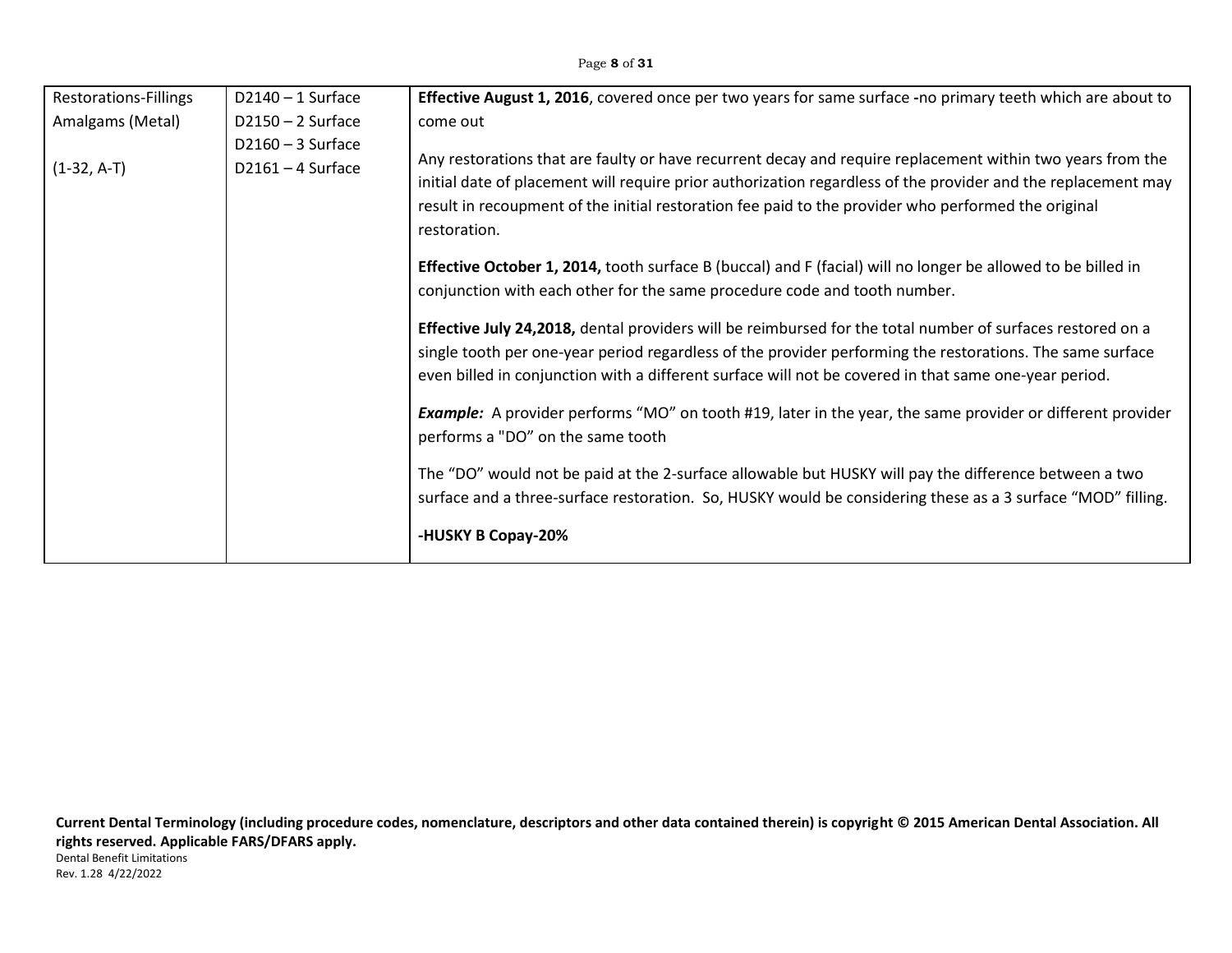| <b>Restorations-Fillings</b><br>Composite Resin                   | <b>Anterior:</b><br>$D2330 - 1$ Surface                                                                                                                                                                                                                                                                                          | Effective August 1, 2016, covered once per two years for same surface by same provider-no primary teeth<br>which are about to come out                                                                                                                                                                                                                                  |
|-------------------------------------------------------------------|----------------------------------------------------------------------------------------------------------------------------------------------------------------------------------------------------------------------------------------------------------------------------------------------------------------------------------|-------------------------------------------------------------------------------------------------------------------------------------------------------------------------------------------------------------------------------------------------------------------------------------------------------------------------------------------------------------------------|
| (White)                                                           | $D2331 - 2$ Surface<br>$D2332 - 3$ Surface<br>$D2335 - 4$ Surface<br>6-11, 22-27, C-H, M-R<br>Posterior:                                                                                                                                                                                                                         | Any restorations that are faulty or have recurrent decay and require replacement within two years from the<br>initial date of placement will require prior authorization regardless of the provider and the replacement may<br>result in recoupment of the initial restoration fee paid to the provider who performed the original<br>restoration.                      |
|                                                                   | $D2391 - 1$ Surface<br>$D2392 - 2$ Surface                                                                                                                                                                                                                                                                                       | Effective July 1, 2019, molar teeth numbers 2,3,14,15,18,19,30,31 will be eligible to have posterior resin<br>restorations for adult HUSKY members. There is no longer an age limitation on these restorations.                                                                                                                                                         |
|                                                                   | D2393 - 3 Surface<br>D2394 - 4 Surface<br>2-5, 12-15, 18-21, 28-                                                                                                                                                                                                                                                                 | Effective October 1, 2014, tooth surface B (buccal) and F (facial) will no longer be allowed to be billed in<br>conjunction with each other for the same procedure code and tooth number.                                                                                                                                                                               |
| 31, A, B, I, J, K, L, S, T                                        | Effective July 24,2018, dental providers will be reimbursed for the total number of surfaces restored on a<br>single tooth per one-year period regardless of the provider performing the restorations. The same surface<br>even billed in conjunction with a different surface will not be covered in that same one-year period. |                                                                                                                                                                                                                                                                                                                                                                         |
|                                                                   |                                                                                                                                                                                                                                                                                                                                  | Example: Provider performs "MO" on tooth #19, later in the year the same provider or a different provider<br>performs a "DO" on the same tooth. The "DO" would not be paid at the 2-surface allowable but HUSKY will<br>pay the difference between a two surface and a three-surface restoration. So, HUSKY would be considering<br>these as a 3 surface "MOD" filling. |
|                                                                   |                                                                                                                                                                                                                                                                                                                                  | -HUSKY B-20% Copay                                                                                                                                                                                                                                                                                                                                                      |
| Fillings-Tooth surfaces<br><b>Restricted to Specific</b><br>Teeth | Buccal (B)<br>Distal (D)<br>Facial (F)<br>Incisal (I)<br>Lingual (L)<br>Mesial (M)                                                                                                                                                                                                                                               | B= teeth: 1-32, A-T<br>D= teeth: 1-32, A-T<br>F= teeth: 1-32, A-T<br>I= teeth: $6-11$ , 22-27, C - H and M - R<br>L= teeth: 1-32, A-T<br>M= teeth: 1-32, A-T<br>O= teeth: 1-5, 12-21, 28-32, A, B, I-L, S, T                                                                                                                                                            |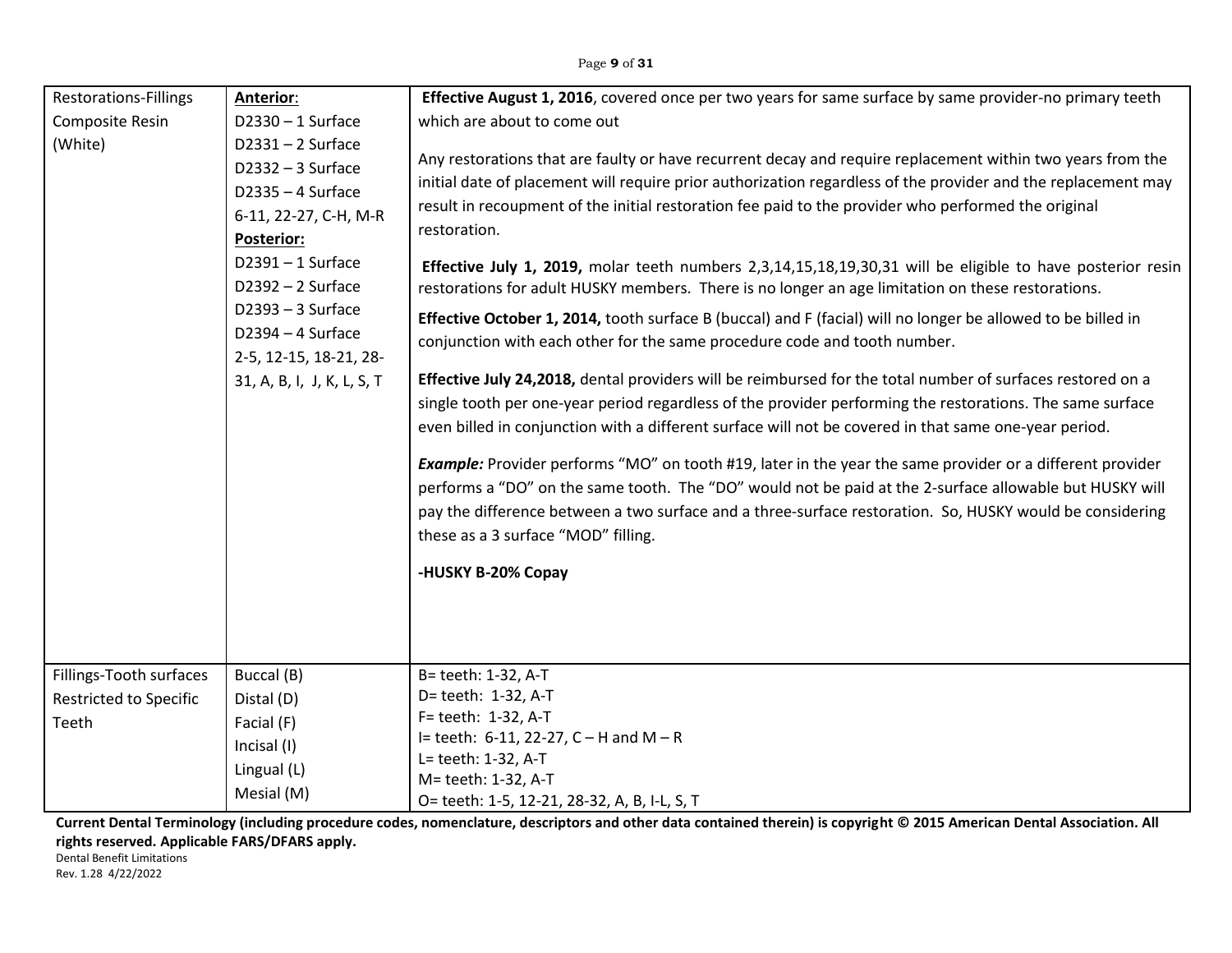|                                                                                                                                                                                                                   | Occlusal (O)                                                         | Effective October 1, 2014, claims will deny for invalid tooth number/tooth surface combination.                                                                                                                                                                                                                                                                                                                                                                                                                                                                                                                                                                                                                                                                                                                                                                                                                                                                                                                                                                                                                                                                                                                                                                                                                   |
|-------------------------------------------------------------------------------------------------------------------------------------------------------------------------------------------------------------------|----------------------------------------------------------------------|-------------------------------------------------------------------------------------------------------------------------------------------------------------------------------------------------------------------------------------------------------------------------------------------------------------------------------------------------------------------------------------------------------------------------------------------------------------------------------------------------------------------------------------------------------------------------------------------------------------------------------------------------------------------------------------------------------------------------------------------------------------------------------------------------------------------------------------------------------------------------------------------------------------------------------------------------------------------------------------------------------------------------------------------------------------------------------------------------------------------------------------------------------------------------------------------------------------------------------------------------------------------------------------------------------------------|
| Crown-Porcelain<br>Fused to<br><b>Predominantly Base</b><br>Metal<br>Anterior permanent<br>teeth-Only covers:<br>(Maxillary #4-13)<br>(Mandibular #20-29)<br>(Predominantly shows<br>porcelain-anterior<br>teeth) | D2751 - Anterior<br>D2999-2 Additional<br><b>FQHC Encounter Code</b> | Crown -Porcelain fused to predominantly base metal - Anterior Teeth - Covered once per five year. Prior<br>authorization required.<br>Does the tooth in question have a favorable prognosis?<br>$\bullet$<br>Is tooth in question free of periodontal involvement?<br>$\bullet$<br>Is the tooth in question free from root fracture(s)?<br>$\bullet$<br>Does sufficient crown structure remain to restore tooth to function?<br>Has the tooth in question incurred the loss of four or more tooth surfaces including the loss of one incisal<br>$\bullet$<br>angle? (if no, the crown restoration would not meet coverage guidelines)<br>Is the tooth to be treated the only tooth requiring restorative procedures? (If no, verify all requirements<br>$\bullet$<br>for each tooth)<br>Are other missing teeth in the same arch as the tooth in question to be restored with a partial denture?<br>(If yes, a single crown restoration would not meet coverage guidelines)<br>(Submissions for fillers to smooth out irregularities in the tooth preparation are not benefited because they<br>are considered an integral part of the crown procedure and do not constitute a separate billable service.)<br>(PA submissions must include mounted pre-operative periapical, Pan or FMX (no bitewings) & complete |
|                                                                                                                                                                                                                   |                                                                      | charting of client's dentition including any planned extractions.)<br>-HUSKY B Copay 33%                                                                                                                                                                                                                                                                                                                                                                                                                                                                                                                                                                                                                                                                                                                                                                                                                                                                                                                                                                                                                                                                                                                                                                                                                          |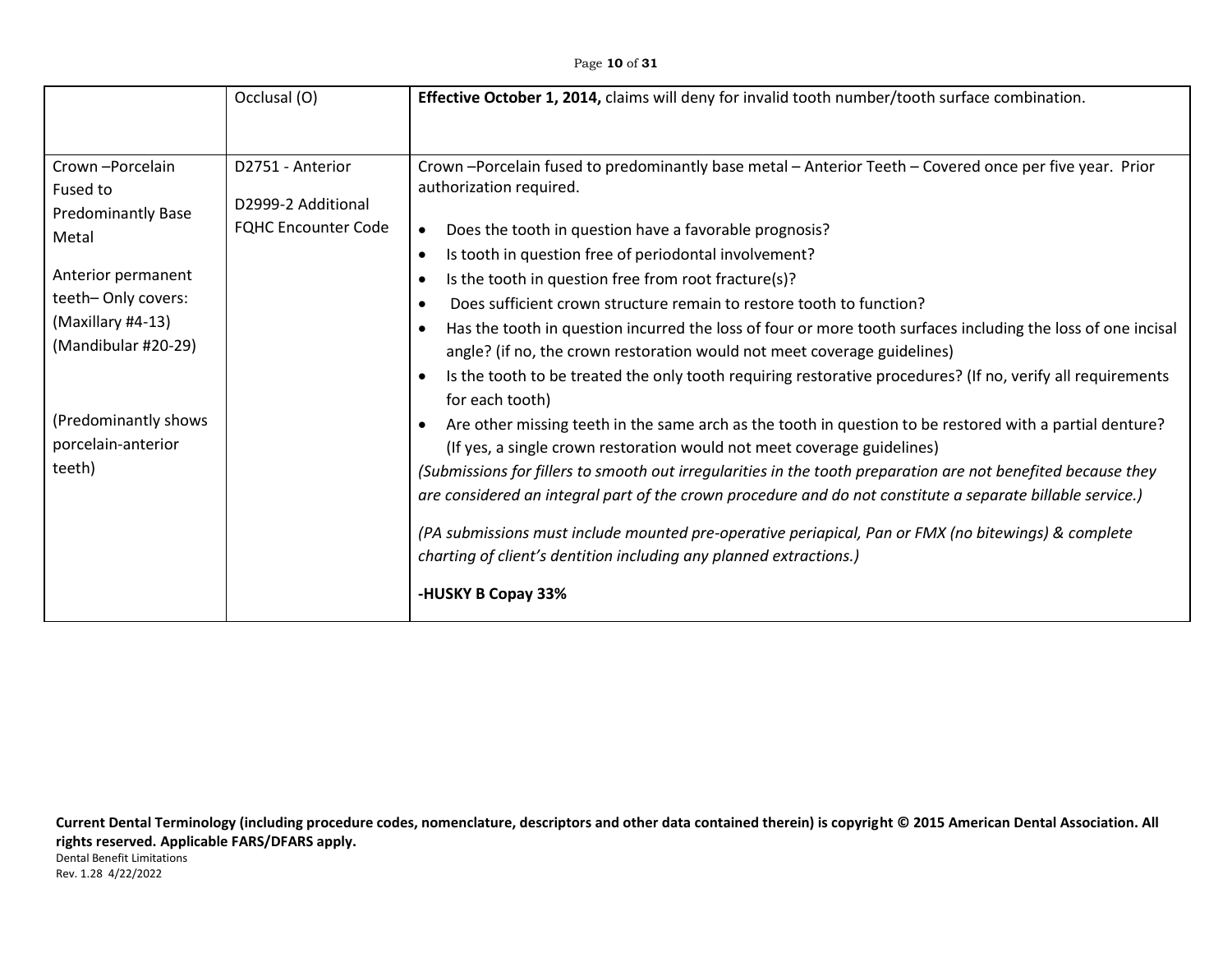#### Page **11** of **31**

| Crown-Full Cast                                     | D2791                      | Crown-Full cast predominantly base metal covered on permanent molars once per five-year limitation. Prior                  |
|-----------------------------------------------------|----------------------------|----------------------------------------------------------------------------------------------------------------------------|
| <b>Predominantly Base</b>                           | D2999-2 Additional         | authorization required.                                                                                                    |
| Metal                                               |                            |                                                                                                                            |
|                                                     | <b>FQHC Encounter Code</b> | Is the client currently eligible for dental services under HUSKY?<br>$\bullet$                                             |
| Permanent teeth-                                    |                            | If yes, proceed to the next question. If no, services cannot be reviewed.                                                  |
| Maxillary - (1-3,14-16)                             |                            | Does the tooth in question have a favorable prognosis?<br>$\bullet$                                                        |
| Mandibular-(17-19,30-                               |                            | Is tooth in question free of periodontal involvement?<br>$\bullet$                                                         |
| 32)                                                 |                            | Is the tooth in question free from root fracture(s)?<br>$\bullet$                                                          |
| (Predominantly shows                                |                            | Does sufficient crown structure remain to restore tooth to function?<br>$\bullet$                                          |
| metal)                                              |                            | If the tooth in question is a premolar- has the tooth in question incurred the loss of three (3) or more                   |
|                                                     |                            | tooth surfaces including one (1) cusp? (If no, a single crown restoration would not meet coverage                          |
| (Submissions for fillers to                         |                            | guidelines)                                                                                                                |
| smooth out irregularities                           |                            | If the tooth in question is a molar-has it incurred the loss of four (4) or more tooth surfaces including two<br>$\bullet$ |
| in the tooth preparation                            |                            | (2) cusps? - (If no, a single crown restoration would not meet coverage guidelines)                                        |
| are not benefited because<br>they are considered an |                            | Does the client have intact dentition (other than third molars-wisdom teeth or bicuspids-4-5, 12-13, 21-                   |
| integral part of the crown                          |                            | 20, 28-29 extracted for orthodontic therapy in the quadrant of the tooth to be treated?)                                   |
| procedure and do not                                |                            | Does client have eight (8) or more natural or restored posterior teeth in occlusion? (If no, is the tooth in<br>$\bullet$  |
| constitute a separate                               |                            | question the last potential abutment tooth for a partial denture?)                                                         |
| billable service.)                                  |                            | Does the tooth in question have a natural or restored tooth in occlusion? (If yes, would the extraction of<br>$\bullet$    |
|                                                     |                            | the tooth in question result in fewer than 8 posterior teeth in occlusion?) - (if yes client appears to qualify            |
| (PA submissions must                                |                            | for a bilateral partial denture.)                                                                                          |
| include mounted pre-<br>operative periapical, Pan   |                            | Does the client currently have bilaterally missing teeth in the same arch as the tooth in question? (If yes,<br>$\bullet$  |
| or FMX (no bitewings) &                             |                            | is the tooth in question the last potential abutment tooth for a partial denture? If no, the single crown                  |
| complete charting of                                |                            | restoration would not meet coverage guidelines.)                                                                           |
| client's dentition                                  |                            | Would the extraction of the tooth in question create bilaterally missing teeth in the arch of the tooth in<br>$\bullet$    |
| including any planned                               |                            | question? (If no, single crown restoration would not meet coverage guidelines)                                             |
| extractions.)                                       |                            | -HUSKY B Copay 33%                                                                                                         |
|                                                     |                            |                                                                                                                            |
|                                                     |                            |                                                                                                                            |

**Current Dental Terminology (including procedure codes, nomenclature, descriptors and other data contained therein) is copyright © 2015 American Dental Association. All rights reserved. Applicable FARS/DFARS apply.**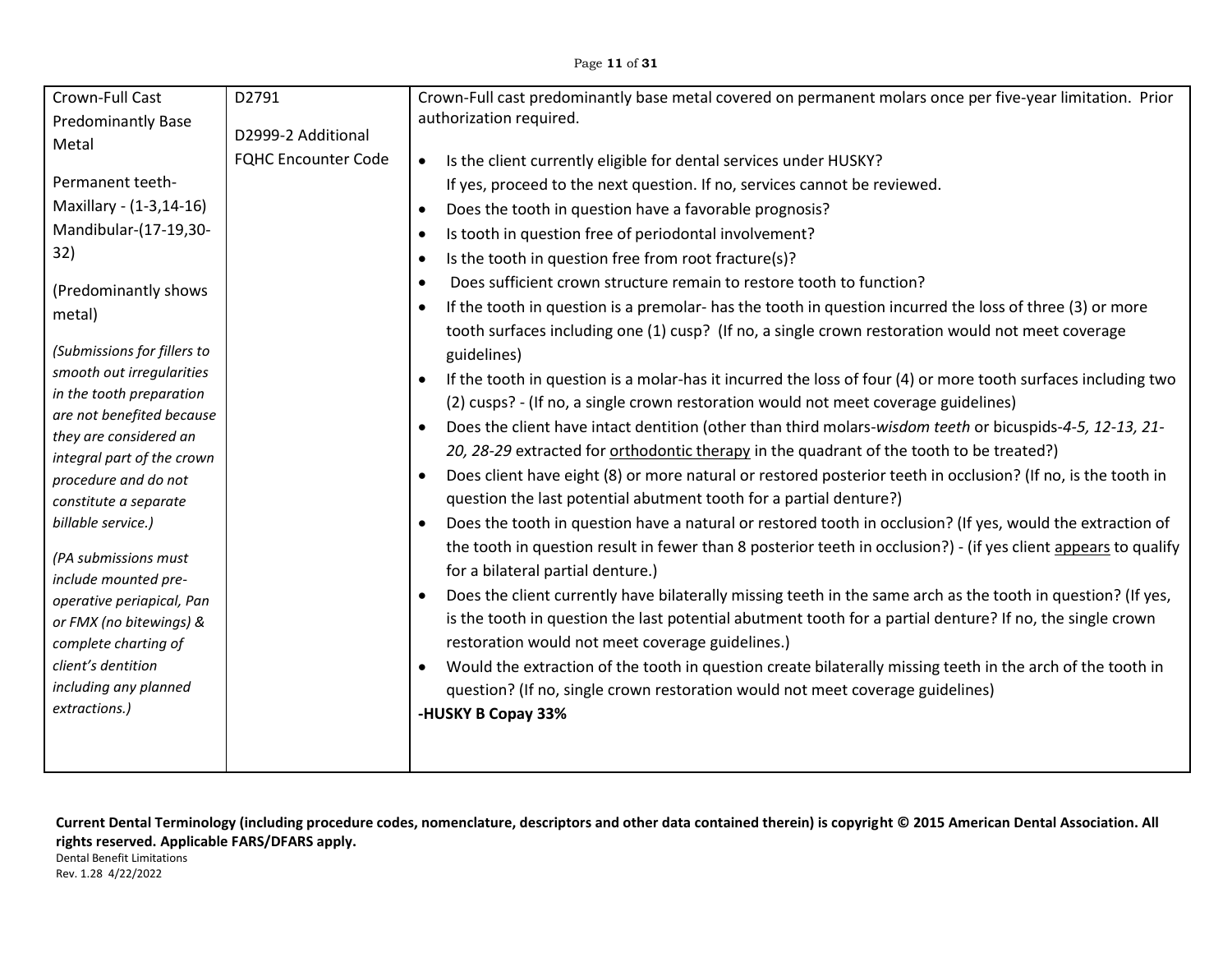| Re-cement Inlay/Onlay                                                                                                     | D2910                                                             | Prior authorization required for some specialties.                                                                                                                                                                                                                                                                                                           |
|---------------------------------------------------------------------------------------------------------------------------|-------------------------------------------------------------------|--------------------------------------------------------------------------------------------------------------------------------------------------------------------------------------------------------------------------------------------------------------------------------------------------------------------------------------------------------------|
| Re-cement Crown                                                                                                           | D2920                                                             | -HUSKY B Copay 20%                                                                                                                                                                                                                                                                                                                                           |
| Crowns-Stainless Steel<br>with Resin Window<br>(Primarily used on<br>children)                                            | D2930-Primary<br>D2931-Permanent<br>D2933-Primary or<br>Permanent | D2930 - Prior authorization required for some specialties<br>D2931 - Prior authorization required for some specialties<br>Covered only when breakdown of tooth structure is excessive<br>Crowns are not covered for primary teeth which are about to come out.<br>D2933 - Effective September 1, 2014, No longer payable through HUSKY<br>-HUSKY B Copay 33% |
| <b>Crowns-Prefabricated</b><br><b>Coated Aesthetic</b><br><b>Stainless Steel Crown</b><br>(Primarily used on<br>children) | D2934-Primary or<br>Permanent                                     | D2934 - Effective October 1. 2014, prior authorization required for some specialties<br>Effective September 1, 2014, requires post-procedure radiograph<br>Covered only when breakdown of tooth structure is excessive<br>Crowns are not covered for primary teeth which are about to come out.<br>-HUSKY B Copay 33%                                        |
| <b>Restorative Temporary</b><br>Sedative filling                                                                          | D2940                                                             | Only used to treat dental pain requiring emergency treatment or if the dentist wants tooth to heal for a short<br>time before completing treatment. They usually fall out or wear down within a month or two.<br>Prior authorization required for some specialties<br>-HUSKY B Copay 20%                                                                     |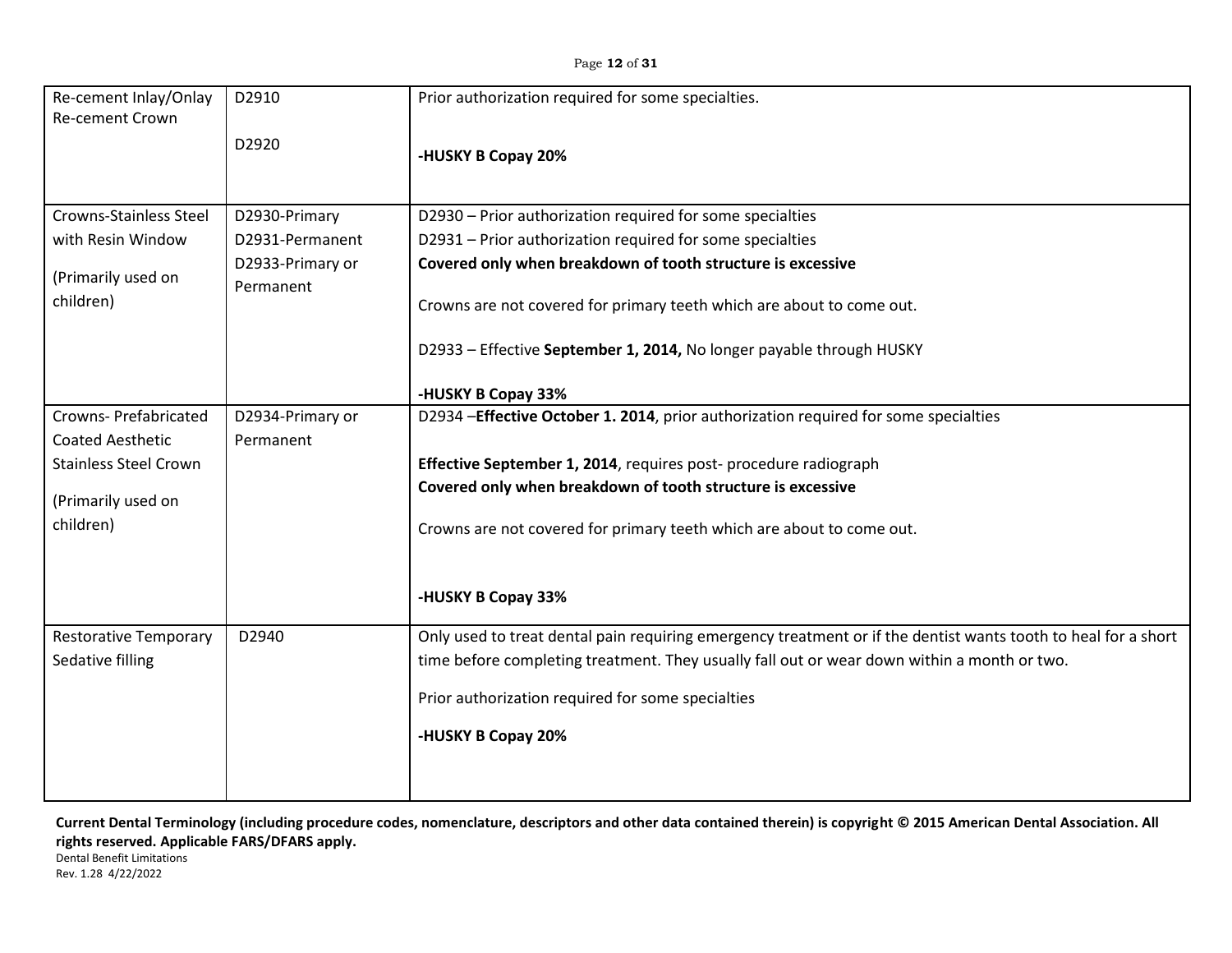### Page **13** of **31**

| Core Buildup                              | D2950 | The core buildup replaces part or the entire anatomical crown when there is insufficient crown structure<br>remaining to provide mechanical retention for an artificial crown provided said teeth can support the suitable<br>placement of intra-dental pins, without causing damage to the existing pulp and therefore, serves as a base<br>for the artificial crown, This procedure may be used with non-endodontically treated teeth that require an<br>artificial crown when longevity is essential for the tooth in treatment and can demonstrate at least a<br>supportable five year positive prognosis. |
|-------------------------------------------|-------|----------------------------------------------------------------------------------------------------------------------------------------------------------------------------------------------------------------------------------------------------------------------------------------------------------------------------------------------------------------------------------------------------------------------------------------------------------------------------------------------------------------------------------------------------------------------------------------------------------------|
|                                           |       | Posts & cores are to be used solely on endodontic treated teeth, only when there is insufficient tooth<br>structure remaining resulting in insufficient mechanical retention or coronal strength to support and retain an<br>artificial crown.                                                                                                                                                                                                                                                                                                                                                                 |
|                                           |       | Submissions for fillers to smooth out irregularities in the tooth preparation are not benefited because they are<br>considered an integral part of the crown procedure and do not constitute a separate billable service.                                                                                                                                                                                                                                                                                                                                                                                      |
|                                           |       | PA required                                                                                                                                                                                                                                                                                                                                                                                                                                                                                                                                                                                                    |
|                                           |       | -HUSKY B Copay 33%                                                                                                                                                                                                                                                                                                                                                                                                                                                                                                                                                                                             |
| Pin Retention-Per<br>Tooth in Addition to | D2951 | -HUSKY B Copay 33%                                                                                                                                                                                                                                                                                                                                                                                                                                                                                                                                                                                             |
| Pulp Cap, Direct                          | D3110 | Effective September 1, 2014, this procedure is restricted to members under the age of twenty-one.                                                                                                                                                                                                                                                                                                                                                                                                                                                                                                              |
|                                           |       | -HUSKY B Copay 20%                                                                                                                                                                                                                                                                                                                                                                                                                                                                                                                                                                                             |

**Current Dental Terminology (including procedure codes, nomenclature, descriptors and other data contained therein) is copyright © 2015 American Dental Association. All rights reserved. Applicable FARS/DFARS apply.** Dental Benefit Limitations Rev. 1.28 4/22/2022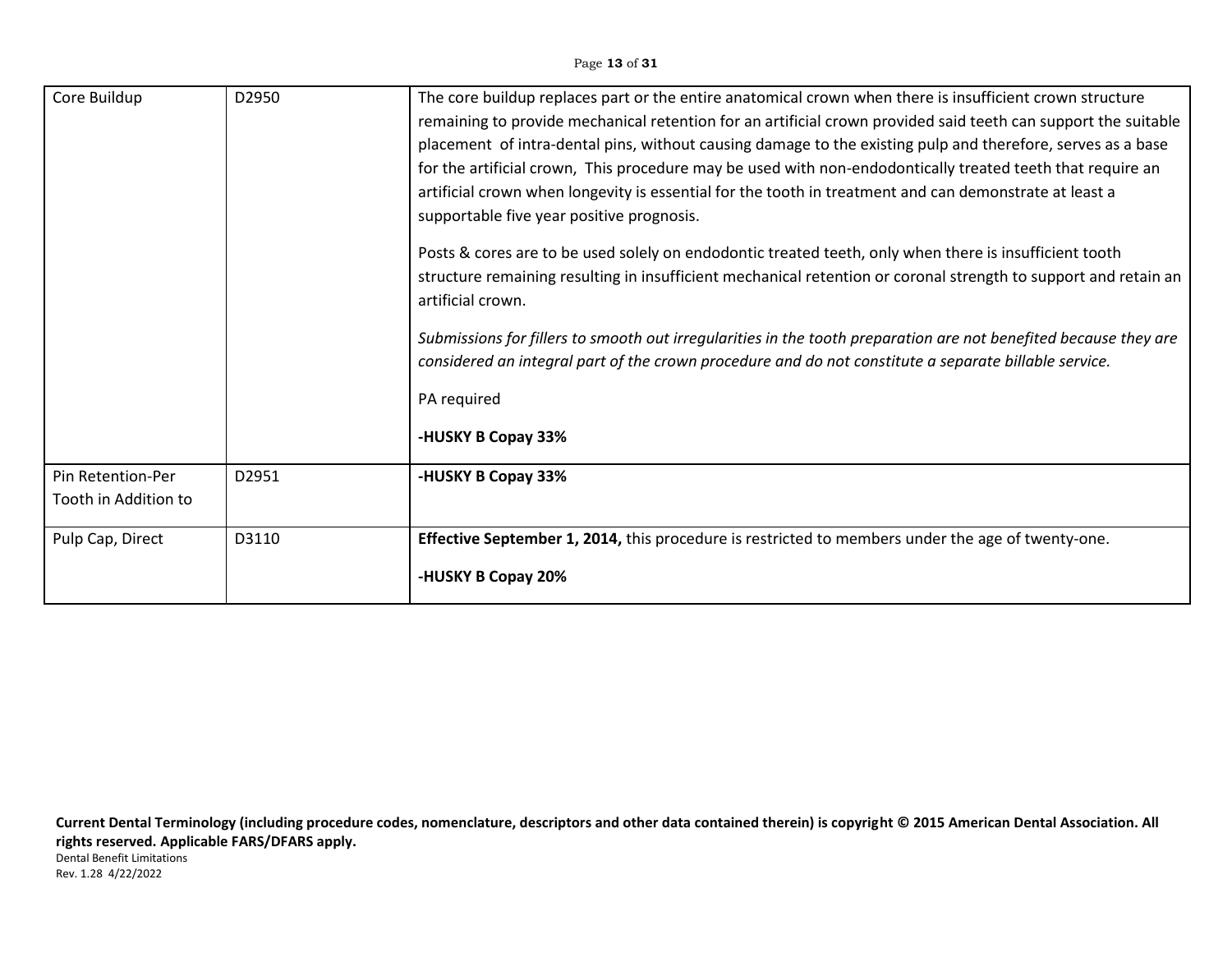## Page **14** of **31**

| Endodontic Therapy -<br>Root Canal<br><b>Anterior Teeth</b><br>(#6-11 or 22-27)                            | D3310 - Anterior<br>D3999-1 Additional<br><b>FQHC Encounter Code</b>                  | Once per tooth per Client per lifetime limitation<br>Is tooth one of the upper & lower six anterior teeth?<br>Only when necessary to maintain the integrity of the dentition & prognosis is favorable<br>$\bullet$<br>Is tooth in question free of periodontal involvement?<br>$\bullet$<br>Is the tooth in question free from root fracture(s)?<br>$\bullet$<br>Does sufficient crown structure remain to restore tooth to function?<br>$\bullet$<br>Is the tooth in question the only tooth being considered for endodontic therapy? (if not, all teeth must<br>$\bullet$<br>meet these requirements)<br>Are there any missing teeth in the same arch as tooth in question to be restored with a partial denture?<br>$\bullet$<br>(if yes, then endodontic therapy would not meet coverage guidelines)<br>Effective November 10, 2014, PA/PR is required for D3310 for all ages and for all dental specialties except<br>FQHCs. See current fee schedule.<br>(Prior authorization/post review submissions must include mounted pre-operative periapical, Pan or FMX (no<br>bitewings) & complete charting of client's dentition including any planned extractions.)<br>-HUSKY B Copay 20% |
|------------------------------------------------------------------------------------------------------------|---------------------------------------------------------------------------------------|---------------------------------------------------------------------------------------------------------------------------------------------------------------------------------------------------------------------------------------------------------------------------------------------------------------------------------------------------------------------------------------------------------------------------------------------------------------------------------------------------------------------------------------------------------------------------------------------------------------------------------------------------------------------------------------------------------------------------------------------------------------------------------------------------------------------------------------------------------------------------------------------------------------------------------------------------------------------------------------------------------------------------------------------------------------------------------------------------------------------------------------------------------------------------------------------|
|                                                                                                            |                                                                                       |                                                                                                                                                                                                                                                                                                                                                                                                                                                                                                                                                                                                                                                                                                                                                                                                                                                                                                                                                                                                                                                                                                                                                                                             |
| Endodontic Therapy -<br><b>Root Canal</b><br><b>Posterior Teeth</b><br>$(H 1-5, 12-16, 17-21,$<br>$28-32)$ | D3320 - Bicuspid<br>D3999-2 Additional<br><b>FQHC Encounter Code</b><br>D3330 - Molar | Once per tooth per Client per lifetime limitation<br>Only when necessary to maintain the integrity of the dentition & prognosis is favorable<br>$\bullet$<br>Is tooth in question free of periodontal involvement?<br>$\bullet$<br>Is the tooth in question free from root fracture(s)?<br>٠<br>Does sufficient crown structure remain to restore tooth to function?<br>$\bullet$                                                                                                                                                                                                                                                                                                                                                                                                                                                                                                                                                                                                                                                                                                                                                                                                           |

**Current Dental Terminology (including procedure codes, nomenclature, descriptors and other data contained therein) is copyright © 2015 American Dental Association. All rights reserved. Applicable FARS/DFARS apply.**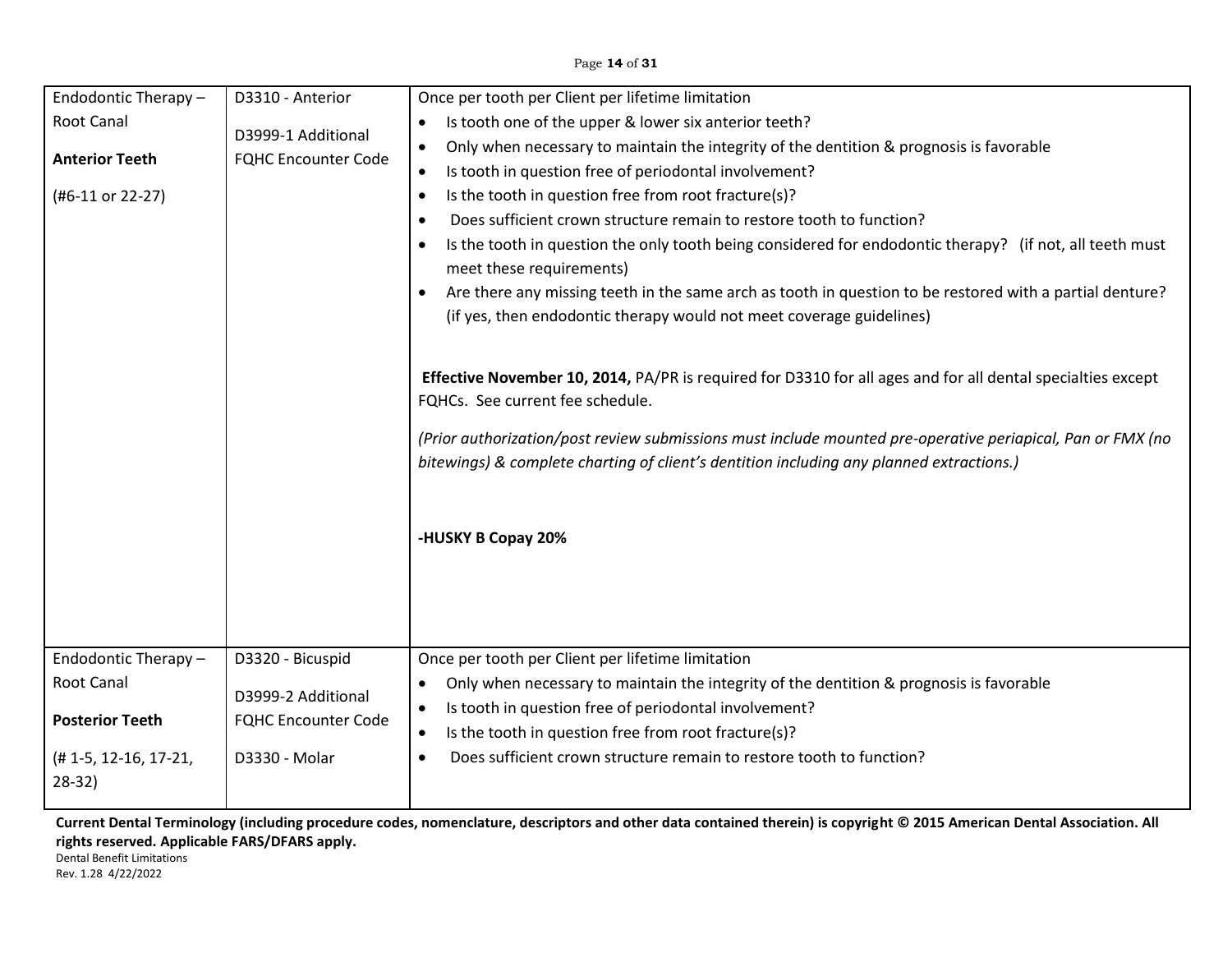### Page **15** of **31**

| (Requires PA)           | D3999-3 Additional         | Does the client have intact dentition (other than third molars-wisdom teeth or bicuspids-4-5, 12-13, 21-<br>$\bullet$     |
|-------------------------|----------------------------|---------------------------------------------------------------------------------------------------------------------------|
|                         | <b>FQHC Encounter Code</b> | 20, 28-29 extracted for orthodontic therapy in the quadrant of the tooth to be treated?)                                  |
|                         |                            | Does client have eight (8) or more natural or restored posterior teeth in occlusion? (If no, is the tooth in<br>$\bullet$ |
|                         |                            | question the last potential abutment tooth for a partial denture?)                                                        |
|                         |                            | Does the tooth in question have a natural or restored tooth in occlusion? (If yes, would the extraction of<br>$\bullet$   |
|                         |                            | the tooth in question result in fewer than 8 posterior teeth in occlusion? If yes, client appears to qualify              |
|                         |                            | for a bilateral partial denture.)                                                                                         |
|                         |                            | Does the client currently have bilaterally missing teeth in the same arch as the tooth in question?<br>$\bullet$          |
|                         |                            | Would the extraction of the tooth in question create bilaterally missing teeth in the arch of the tooth in                |
|                         |                            | question? (If no, endodontic therapy would not meet coverage guidelines.)                                                 |
|                         |                            | Effective November 10, 2014, all specialties require prior authorization/post review for all ages for D3320,              |
|                         |                            | D3330 except FQHCs. See current fee schedule                                                                              |
|                         |                            | (Prior authorization/post review submissions must include mounted pre-operative periapical, Pan or FMX (no                |
|                         |                            | bitewings) & complete charting of client's dentition including any planned extractions.)                                  |
|                         |                            | -HUSKY B Copay 20%                                                                                                        |
| <b>Retreatment Root</b> | D3346-Anterior             | Covered for clients under age 21 and prior authorization is required for all providers except Endodontists                |
| <b>Canal Therapy</b>    | D3347-                     |                                                                                                                           |
|                         | Premolar/Bicuspid          |                                                                                                                           |
|                         |                            |                                                                                                                           |
|                         | D3348-Posterior/Molar      | -HUSKY B Copay 20%                                                                                                        |
| Apicoectomy/            | D3410-Anterior             | Prior authorization is required for under age 21- Endodontist do not require prior authorization for these                |
| Periraduclar Surgery    | D3421-Bicuspid             | procedures                                                                                                                |
|                         |                            |                                                                                                                           |
|                         | D3425-Molar                |                                                                                                                           |
|                         |                            | -HUSKY B Copay 20%                                                                                                        |
| Apexification           | D3351-Initial Visit        | Not including root canal treatment but includes all visits to complete the service                                        |
| (Requires PA)           |                            | Restricted to members under age 18 - prior authorization is required all specialties except Endodontist                   |

**Current Dental Terminology (including procedure codes, nomenclature, descriptors and other data contained therein) is copyright © 2015 American Dental Association. All rights reserved. Applicable FARS/DFARS apply.**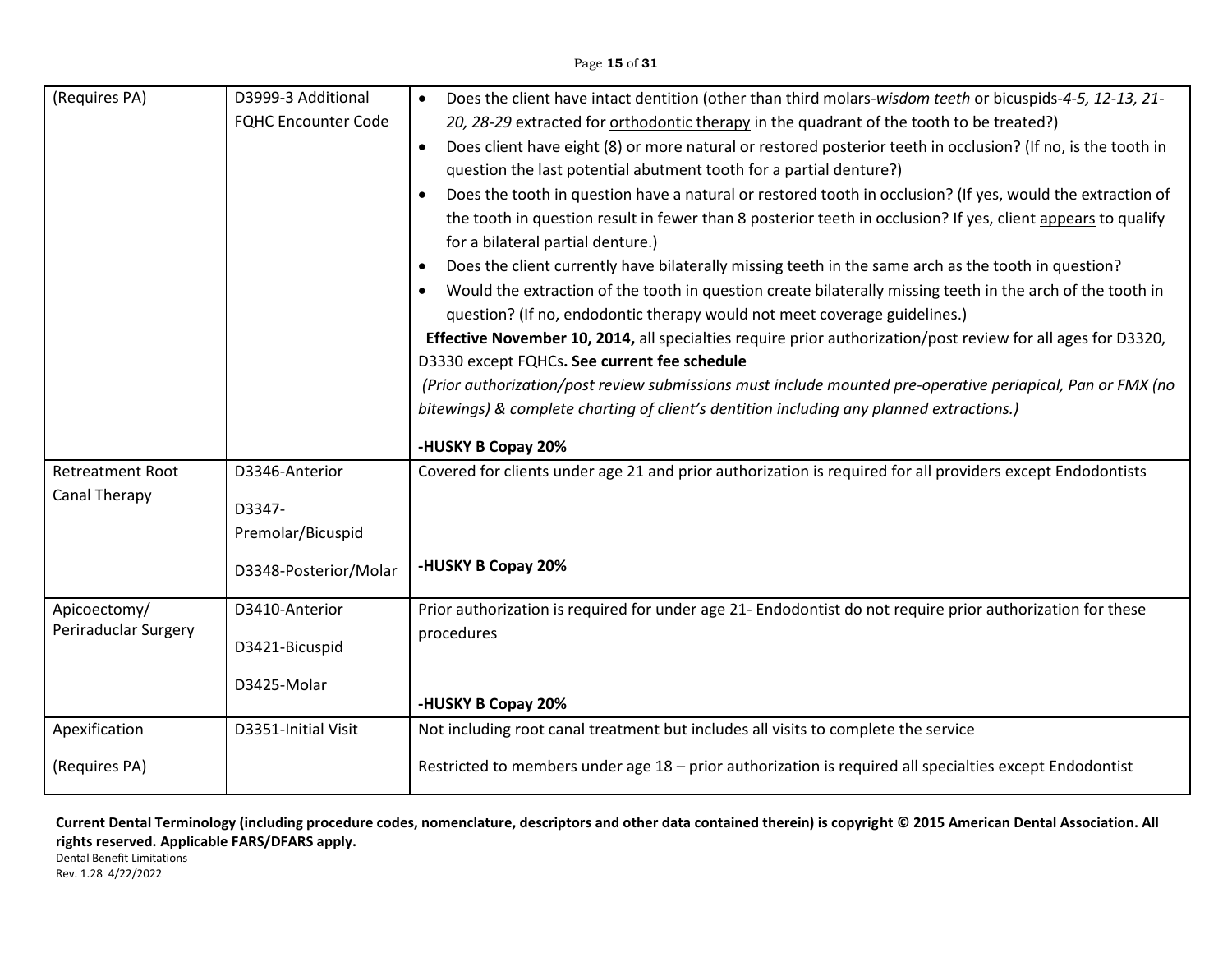| Gingivectomy or                      | D3352-Intermediate<br>Visit<br>D3353-Final Visit<br>D4210-Four or More | -HUSKY B Copay 20%<br>PA required for 21 & over                                                                                                                                                                                                                                                                                                                                                                                                                                                                                                                                                                                   |
|--------------------------------------|------------------------------------------------------------------------|-----------------------------------------------------------------------------------------------------------------------------------------------------------------------------------------------------------------------------------------------------------------------------------------------------------------------------------------------------------------------------------------------------------------------------------------------------------------------------------------------------------------------------------------------------------------------------------------------------------------------------------|
| Gingivoplasty<br>(Reposition forming | Teeth<br>D4211-One to Three                                            | For severe side effects caused by medication                                                                                                                                                                                                                                                                                                                                                                                                                                                                                                                                                                                      |
| tooth bud to                         | Teeth                                                                  |                                                                                                                                                                                                                                                                                                                                                                                                                                                                                                                                                                                                                                   |
| another socket)                      |                                                                        | -HUSKY B Copay 50%                                                                                                                                                                                                                                                                                                                                                                                                                                                                                                                                                                                                                |
| Removable Prosthetic-                | 5110-Full Upper                                                        | Once per 7-year period- Relining or rebasing of existing dentures not more than once in any two-year period.                                                                                                                                                                                                                                                                                                                                                                                                                                                                                                                      |
| <b>Full Denture</b>                  |                                                                        | Denture labeling for patients in long term care facilities                                                                                                                                                                                                                                                                                                                                                                                                                                                                                                                                                                        |
| (Requires PA)                        | D5899-4 Additional<br><b>FQHC Encounter Code</b>                       | (Fixed prosthetics-bridges are not covered)                                                                                                                                                                                                                                                                                                                                                                                                                                                                                                                                                                                       |
|                                      | 5120-Full Lower                                                        | For clients 21 years of age or older-Denture prosthesis construction is limited to one time per each seven-year<br>period.                                                                                                                                                                                                                                                                                                                                                                                                                                                                                                        |
|                                      | D5899-4 Additional                                                     | <b>Note:</b> Clients will be required to sign an acceptance form attesting that he or she understands the new<br>replacement policy and that his/her denture prosthesis is acceptable.                                                                                                                                                                                                                                                                                                                                                                                                                                            |
|                                      | <b>FQHC Encounter Code</b>                                             | A supply of the forms will be provided free of charge by the Connecticut Dental Health Partnership. When a<br>client warrants replacement denture prosthesis, more than one time per seven (7) years, the additional<br>denture procedure can be requested through the established prior authorization process.                                                                                                                                                                                                                                                                                                                   |
|                                      |                                                                        | The prior authorization request must include a description that will justify the medical necessity for additional<br>denture construction procedure(s). If the denture prosthesis was stolen or destroyed by a natural disaster or<br>accidental event, then a copy of the original police, fire marshal or other responding official report must be<br>included with the prior authorization request. The prior authorization request must also include a description<br>and/or documentation that will justify the medical necessity for the replacement of the denture; dentures will<br>not be replaced for cosmetic reasons. |
|                                      |                                                                        | Denture adjustments are allowed after 6 months of the initial placement of the denture(s)                                                                                                                                                                                                                                                                                                                                                                                                                                                                                                                                         |
|                                      |                                                                        | -HUSKY B Copay 50%                                                                                                                                                                                                                                                                                                                                                                                                                                                                                                                                                                                                                |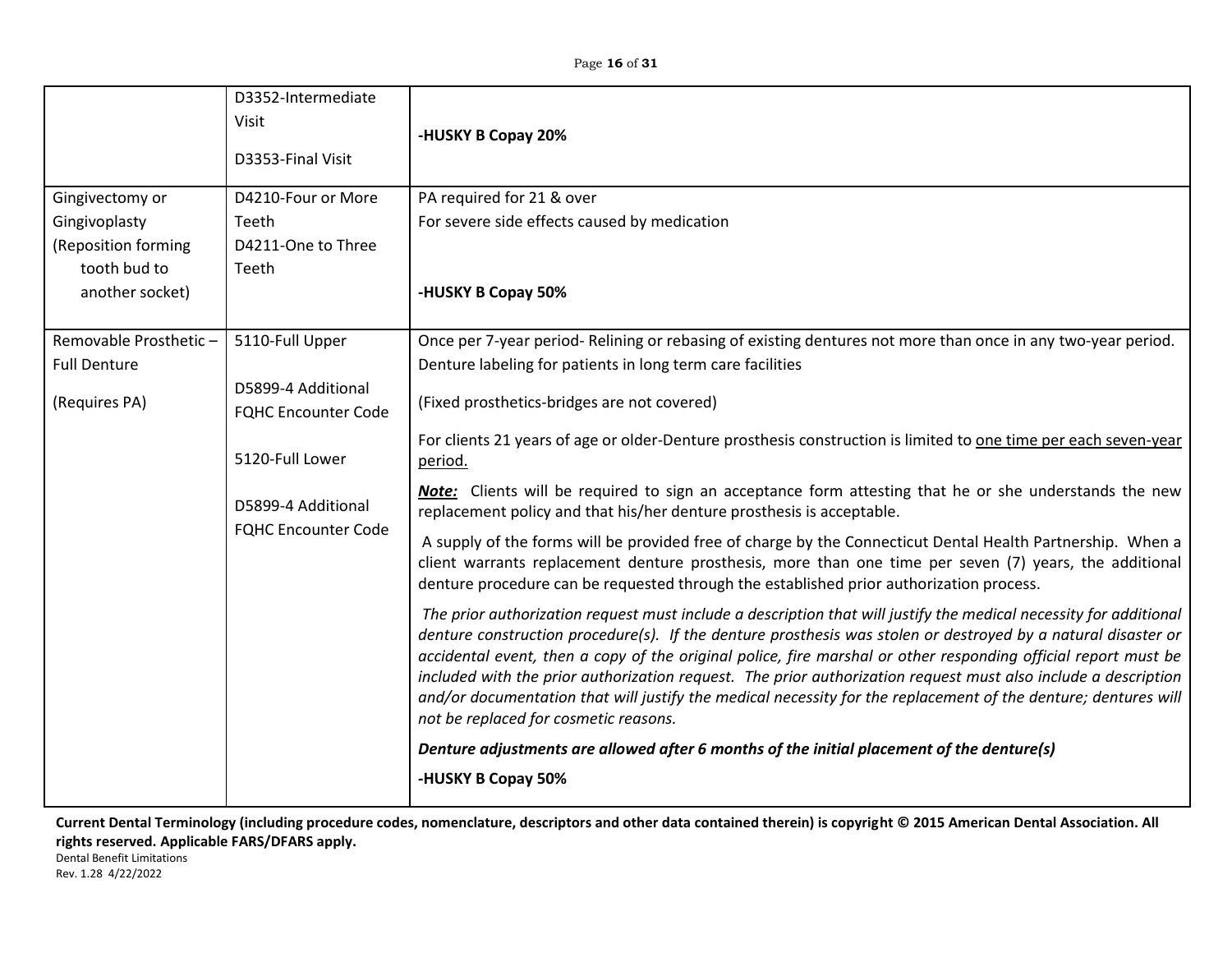| Removable Prosthetic-                   | 5211-Partial Upper                                           | Once per 7-year period limitation                                                                                                                                                                                                                                                                                                                                                                                                                                                                                                                                                                                                                                                                                                                                                                                                                                                                                          |
|-----------------------------------------|--------------------------------------------------------------|----------------------------------------------------------------------------------------------------------------------------------------------------------------------------------------------------------------------------------------------------------------------------------------------------------------------------------------------------------------------------------------------------------------------------------------------------------------------------------------------------------------------------------------------------------------------------------------------------------------------------------------------------------------------------------------------------------------------------------------------------------------------------------------------------------------------------------------------------------------------------------------------------------------------------|
| <b>Partial Denture</b><br>(Requires PA) | <b>Resin Based</b>                                           | Does the client have any missing anterior teeth in the arch being considered?                                                                                                                                                                                                                                                                                                                                                                                                                                                                                                                                                                                                                                                                                                                                                                                                                                              |
|                                         | 5212-Partial Lower<br><b>Resin Based</b>                     | Is denture expected to be used for mastication on a daily basis? (If no, dentures are not covered for aesthetic<br>purposes)                                                                                                                                                                                                                                                                                                                                                                                                                                                                                                                                                                                                                                                                                                                                                                                               |
|                                         | 5213-Partial Upper Cast                                      | Does the client have eight (8) or more natural teeth or restored posterior teeth in occlusion?                                                                                                                                                                                                                                                                                                                                                                                                                                                                                                                                                                                                                                                                                                                                                                                                                             |
|                                         | metal                                                        | Is there a treatment plan that includes extraction of any teeth in the arch being considered for a partial                                                                                                                                                                                                                                                                                                                                                                                                                                                                                                                                                                                                                                                                                                                                                                                                                 |
|                                         | 5214-Partial Lower Cast<br>metal                             | denture? (If yes, will the planned extractions result in the client having any missing anterior teeth or fewer<br>than eight (8) or more natural or restored posterior teeth in occlusion? If no, partial dentures are not a<br>covered benefit for clients retaining eight or more natural or restored posterior teeth in occlusion)                                                                                                                                                                                                                                                                                                                                                                                                                                                                                                                                                                                      |
|                                         | D5899-4 Additional<br>FQHC Encounter Code -<br>For all Above | Do the abutment teeth in the arch being considered for the partial denture in question each have a favorable<br>prognosis free of periodontal involvement and free from root fracture(s) and sufficient crown structure<br>remains to support the prosthesis? (If no, address existing conditions of potential abutment teeth prior to<br>addressing authorization for a partial denture)                                                                                                                                                                                                                                                                                                                                                                                                                                                                                                                                  |
|                                         |                                                              |                                                                                                                                                                                                                                                                                                                                                                                                                                                                                                                                                                                                                                                                                                                                                                                                                                                                                                                            |
|                                         |                                                              | For clients 21 years of age or older-Denture prosthesis construction is limited to one time per each seven-year<br><u>period</u>                                                                                                                                                                                                                                                                                                                                                                                                                                                                                                                                                                                                                                                                                                                                                                                           |
|                                         |                                                              | <b>Note:</b> Clients will be required to sign an acceptance form attesting that he or she understands the new<br>replacement policy and that his/her denture prosthesis is acceptable. A supply of the forms will be provided<br>free of charge by the Connecticut Dental Health Partnership. When a client warrants replacement denture<br>prosthesis, more than one time per seven (7) years, the additional denture procedure can be requested through<br>the established prior authorization process. The prior authorization request must include a description that<br>will justify the medical necessity for additional denture construction procedure(s). If the denture prosthesis<br>was stolen or destroyed by a natural disaster or accidental event, then a copy of the original police, fire marshal<br>or other responding official report must be included with the prior authorization request. The prior |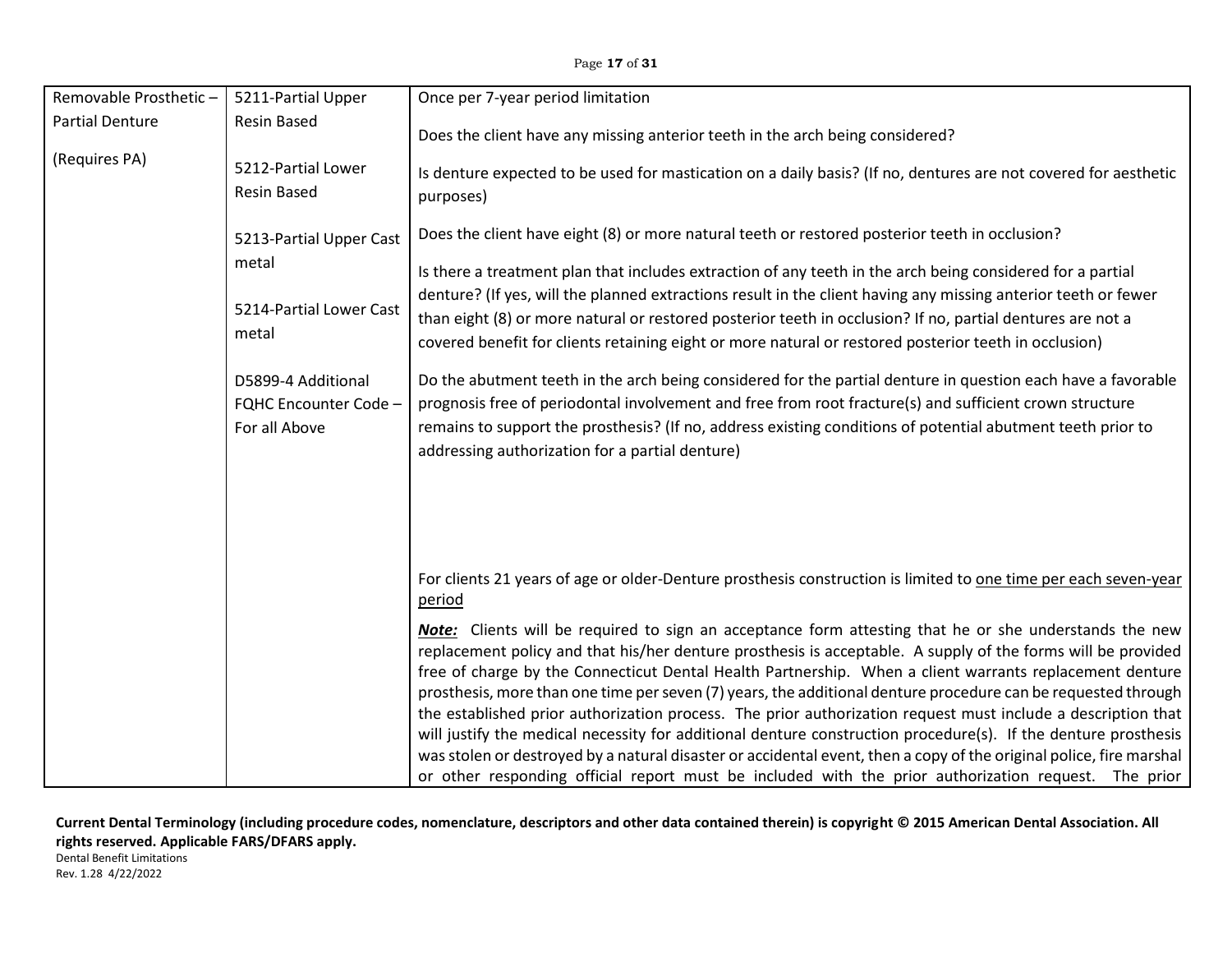Page **18** of **31**

| authorization request must also include a description and/or documentation that will justify the medical<br>necessity for the replacement of the denture; dentures will not be replaced for cosmetic reasons. |
|---------------------------------------------------------------------------------------------------------------------------------------------------------------------------------------------------------------|
| (PA submissions must include mounted pre-operative periapical, Pan or FMX (no bitewings) & complete<br>charting of client's dentition including any planned extractions.)                                     |
| (Denture labeling is covered for patients in long term care facilities only.)                                                                                                                                 |
| Denture adjustments are allowed after 6 months of the initial placement of the denture(s)                                                                                                                     |
| (Fixed prosthetics-bridges are not covered)                                                                                                                                                                   |
| -HUSKY B Copay 50%                                                                                                                                                                                            |
|                                                                                                                                                                                                               |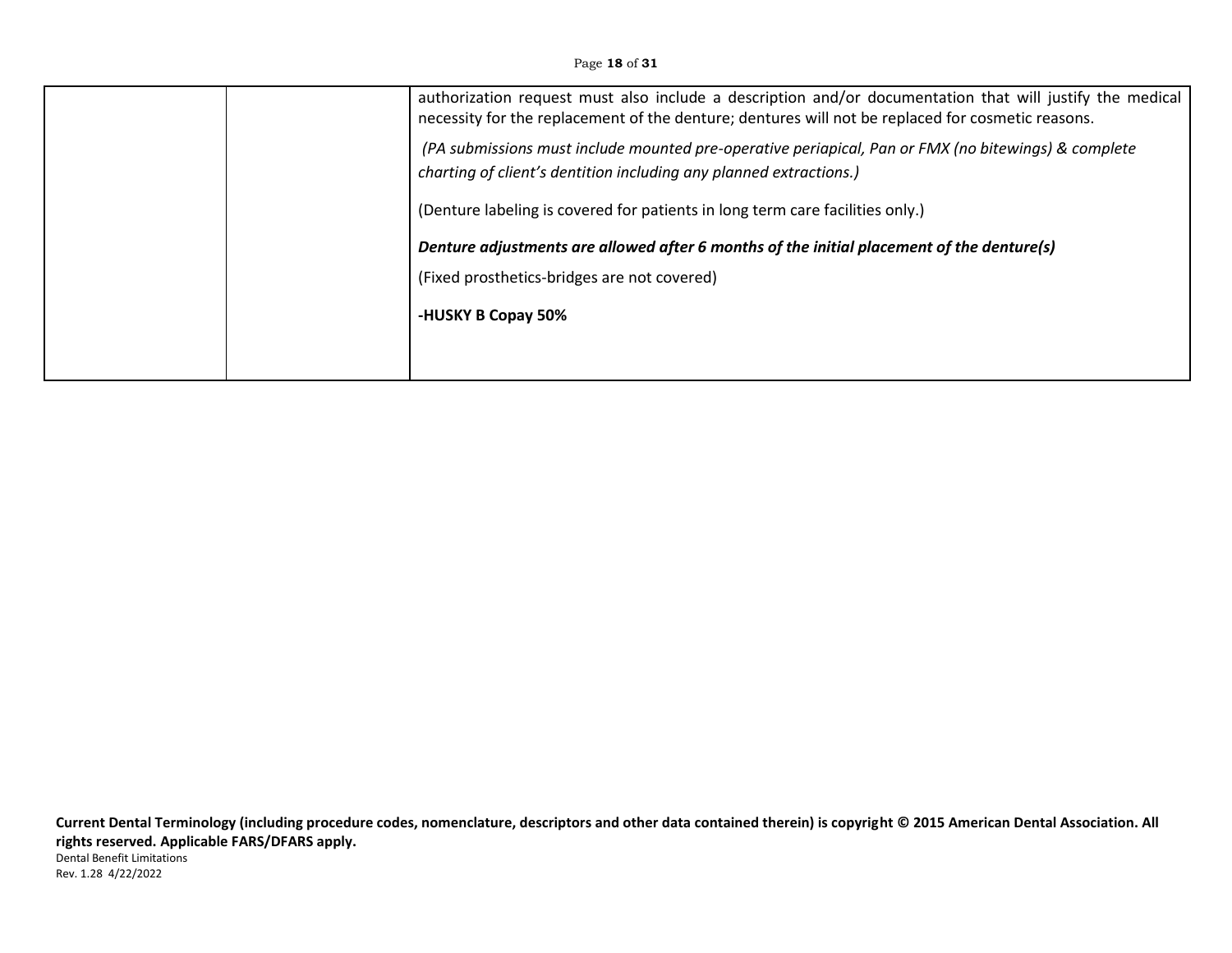| <b>Denture Repairs</b> | D5510-Repair of               | No longer covered under the HUSKY dental plan as of 12-31-2017                                             |
|------------------------|-------------------------------|------------------------------------------------------------------------------------------------------------|
|                        | <b>Broken Complete</b>        |                                                                                                            |
|                        | <b>Denture Base</b>           |                                                                                                            |
|                        |                               |                                                                                                            |
|                        | D5511-Repair of               | Replaces D5510, effective 1-1-2018                                                                         |
|                        | <b>Broken Complete</b>        |                                                                                                            |
|                        |                               |                                                                                                            |
|                        | <b>Denture Base</b>           |                                                                                                            |
|                        | Mandibular                    |                                                                                                            |
|                        |                               |                                                                                                            |
|                        | D5512-Repair of               | Replaces D5510, effective 1-1-2018                                                                         |
|                        | <b>Broken Denture Base</b>    |                                                                                                            |
|                        | Maxillary                     | Once per 2-year period limitation and is allowed after 6 months of the initial placement of the denture(s) |
|                        |                               |                                                                                                            |
|                        | D5520-Replace Missing         |                                                                                                            |
|                        | or Broken Teeth-              |                                                                                                            |
|                        | Complete                      |                                                                                                            |
|                        |                               |                                                                                                            |
|                        | D5610-Repair Resin            | No longer covered under the HUSKY dental plan as of 12-31-17                                               |
|                        | <b>Denture Base</b>           |                                                                                                            |
|                        |                               |                                                                                                            |
|                        | D5611-Repair Resin            | Replaces D5610, effective 1-1-2018                                                                         |
|                        | <b>Denture Base</b>           |                                                                                                            |
|                        | Mandibular                    |                                                                                                            |
|                        |                               |                                                                                                            |
|                        |                               |                                                                                                            |
|                        | D5612-Repair Resin            | Replaces D5610, effective 1-1-2018                                                                         |
|                        | <b>Denture Base Maxillary</b> |                                                                                                            |
|                        |                               |                                                                                                            |
|                        | D5620-Repair Cast             | No longer covered under the HUSKY dental plan as of 12-31-2017                                             |
|                        | Framework                     |                                                                                                            |
|                        |                               |                                                                                                            |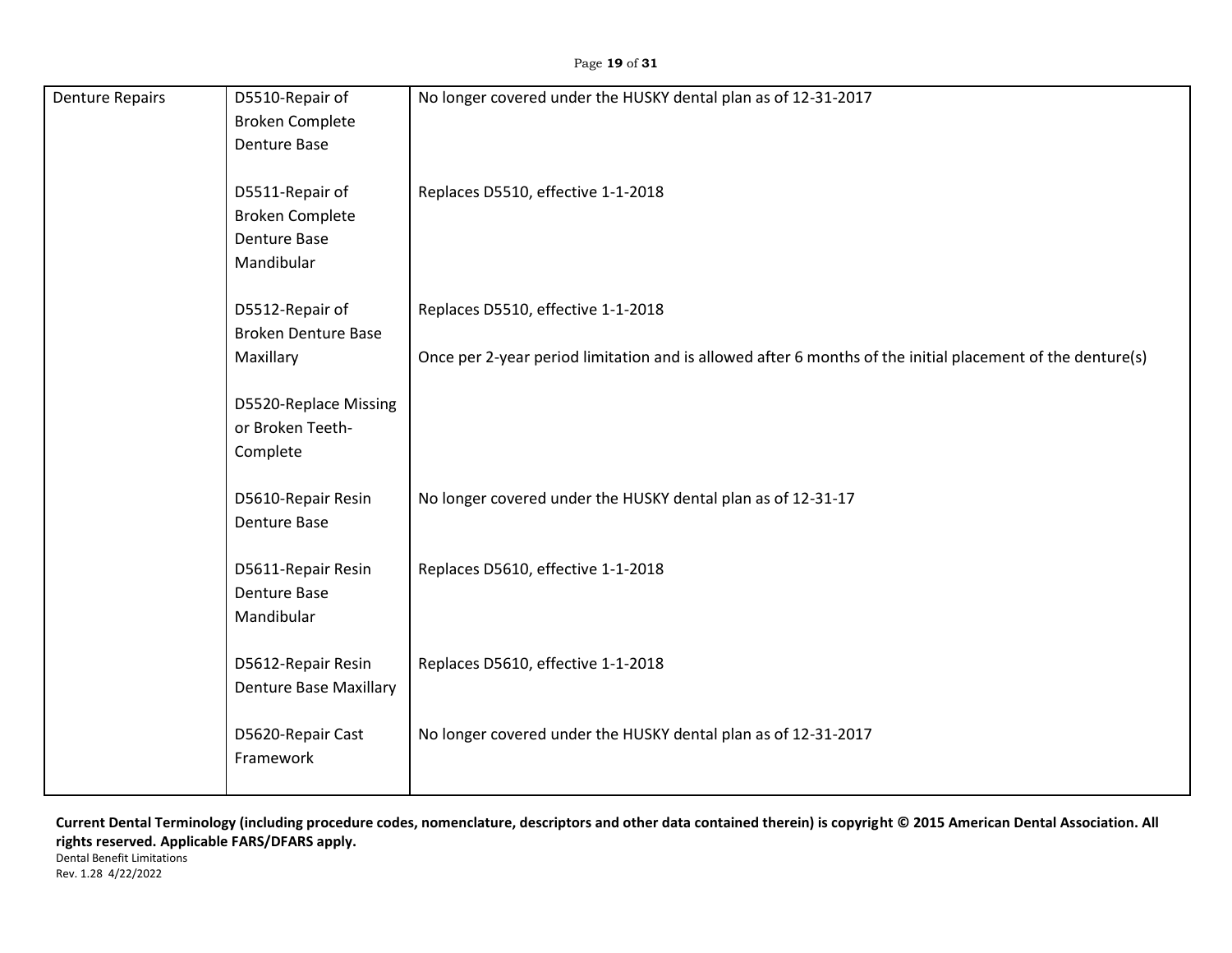Page **20** of **31**

|                        | D5621-Repair Cast               | Replaces D5620, effective 1-1-2018                                                                         |
|------------------------|---------------------------------|------------------------------------------------------------------------------------------------------------|
|                        | Framework Mandibular            |                                                                                                            |
|                        |                                 |                                                                                                            |
|                        | D5622-Repair Cast               | Replaces D5620, effective 1-1-2018                                                                         |
|                        | <b>Framework Maxillary</b>      |                                                                                                            |
|                        |                                 |                                                                                                            |
|                        | D5640-Repair or                 |                                                                                                            |
|                        | Replace Broken Clasp            |                                                                                                            |
|                        |                                 |                                                                                                            |
|                        | D5650-Add Tooth to              |                                                                                                            |
|                        | <b>Existing Partial Denture</b> |                                                                                                            |
|                        |                                 |                                                                                                            |
|                        | D5660-Add Clasp to              |                                                                                                            |
|                        | <b>Existing Partial Denture</b> |                                                                                                            |
|                        |                                 |                                                                                                            |
|                        |                                 |                                                                                                            |
|                        |                                 |                                                                                                            |
|                        |                                 |                                                                                                            |
|                        |                                 |                                                                                                            |
|                        |                                 |                                                                                                            |
|                        |                                 | -HUSKY B Copay 20%                                                                                         |
| <b>Additional FQHC</b> | D5899-1 Additional              |                                                                                                            |
| Encounter Code - For   | FQHC Encounter Code -           | -HUSKY B Copay 50%                                                                                         |
| all of the Above       | For all Above                   |                                                                                                            |
| Replacement of         | D5211 Partial Upper             | Once in 7-year limitation for replacement of full and partial dentures                                     |
| Missing or Broken      | <b>Resin Based</b>              |                                                                                                            |
| Appliances             | D5212 Partial Lower             | Claims will not be covered if dentures have been benefited for clients covered by the State of Connecticut |
|                        | <b>Resin Based</b>              | Medicaid program for HUSKY, Medicaid Title XIX or Medicaid LIA in the past seven years.                    |
| (Requires PA)          | D5213-Partial Upper             |                                                                                                            |
|                        | Cast Metal                      | All denture replacements within seven-year frequency limitation will require prior authorization.          |

**Current Dental Terminology (including procedure codes, nomenclature, descriptors and other data contained therein) is copyright © 2015 American Dental Association. All rights reserved. Applicable FARS/DFARS apply.**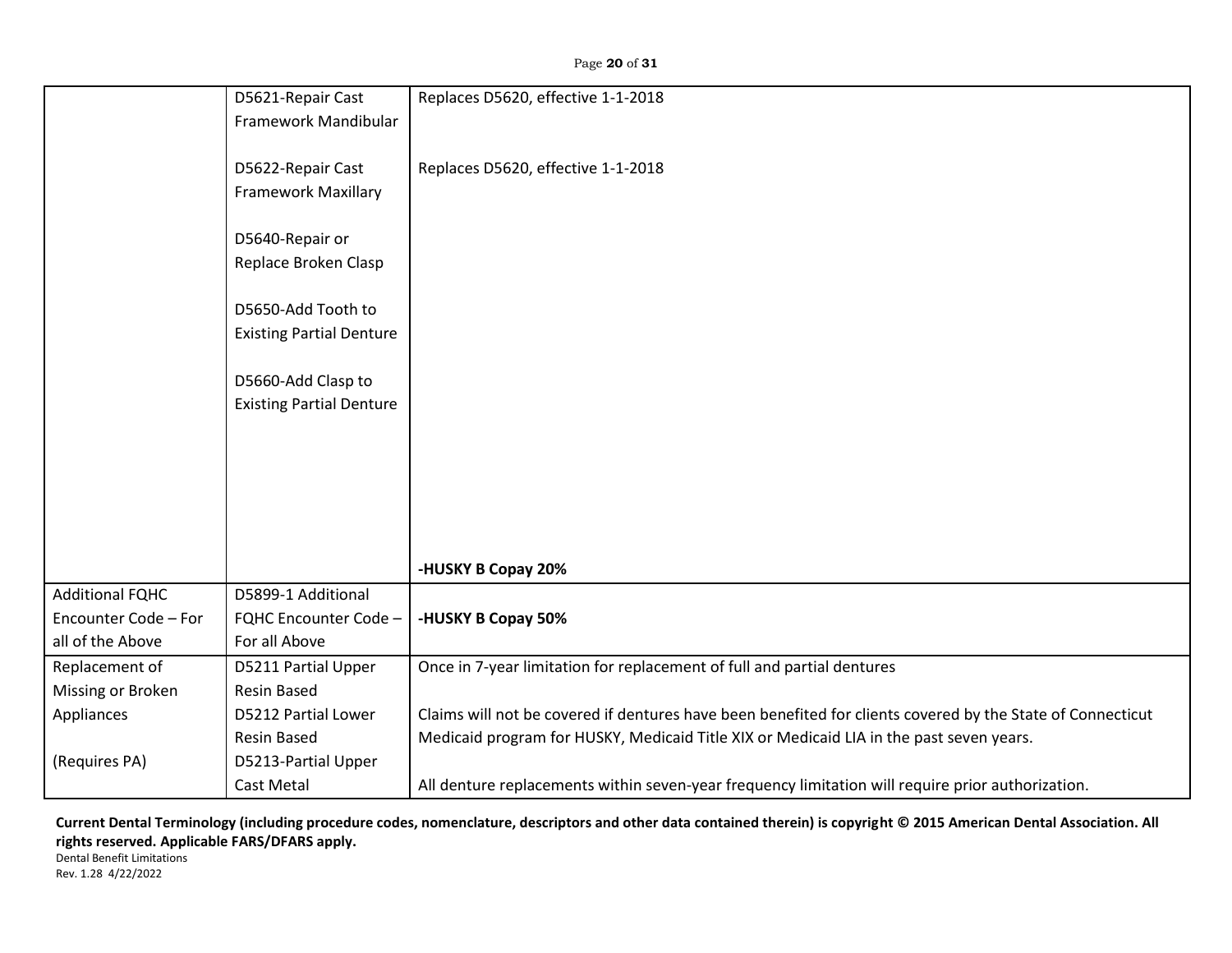Page **21** of **31**

|                  | D5214-Partial Lower          | Dentures will only be replaced if the patient uses his dentures on a daily basis.                                                                                                                                                                                           |
|------------------|------------------------------|-----------------------------------------------------------------------------------------------------------------------------------------------------------------------------------------------------------------------------------------------------------------------------|
|                  | Cast Metal                   |                                                                                                                                                                                                                                                                             |
|                  |                              | For dentures to be considered for replacement, the following documentation must be submitted with the                                                                                                                                                                       |
|                  | D5899-1 Additional           | prior authorization:                                                                                                                                                                                                                                                        |
|                  | <b>FQHC Encounter Code -</b> | Attestation from the patient's independent primary care or attending physician, on their letterhead,<br>$\bullet$                                                                                                                                                           |
|                  | For all Above                | detailing the medical reasons and the medical necessity for the replacement appliance. It should detail<br>any functional difficulties that the missing appliance has caused and affirm that a replacement appliance<br>is necessary to ameliorate that specific condition. |
|                  |                              | For partial dentures, a full mouth series of x-rays or panoramic x-ray and complete charting of missing<br>teeth on a standard ADA claim form. Also please note any planned restoration needs and/or extractions<br>of remaining teeth.                                     |
|                  |                              | For patient that state that their denture was stolen or lost during a personal altercation, a copy of the<br>police report detailing the situation and denture loss.                                                                                                        |
|                  |                              | If the client resides in a skilled nursing facility, please supply the following additional information:<br>Copies of the facility dietitian's logbook records detailing any change of the appliance being<br>$\circ$<br>considered for replacement.                        |
|                  |                              | Affirmation from the facility nursing director or other caretaker that the patient uses the<br>$\circ$<br>dentures to eat and that the patient desires a replacement appliance.                                                                                             |
|                  |                              | Dentures will only be replaced on a one-time basis on a seven-year period. Loss of the replacement denture<br>prosthesis more than one time in the seven-year limitation will not be benefited.                                                                             |
|                  |                              | -HUSKY B Copay 50%                                                                                                                                                                                                                                                          |
| Reline Dentures- | D5730-Reline Complete        | Once per 2-year period limitation and is allowed after 6 months of the initial placement of the denture(s)                                                                                                                                                                  |
| Chairside        | <b>Maxillary Denture-</b>    |                                                                                                                                                                                                                                                                             |
|                  | Chairside                    | Prior authorization required for some specialties                                                                                                                                                                                                                           |
|                  | D5731-Reline Complete        |                                                                                                                                                                                                                                                                             |
|                  | Mandibular Denture-          |                                                                                                                                                                                                                                                                             |
|                  | Chairside                    |                                                                                                                                                                                                                                                                             |
|                  | D5740-Reline Maxillary       |                                                                                                                                                                                                                                                                             |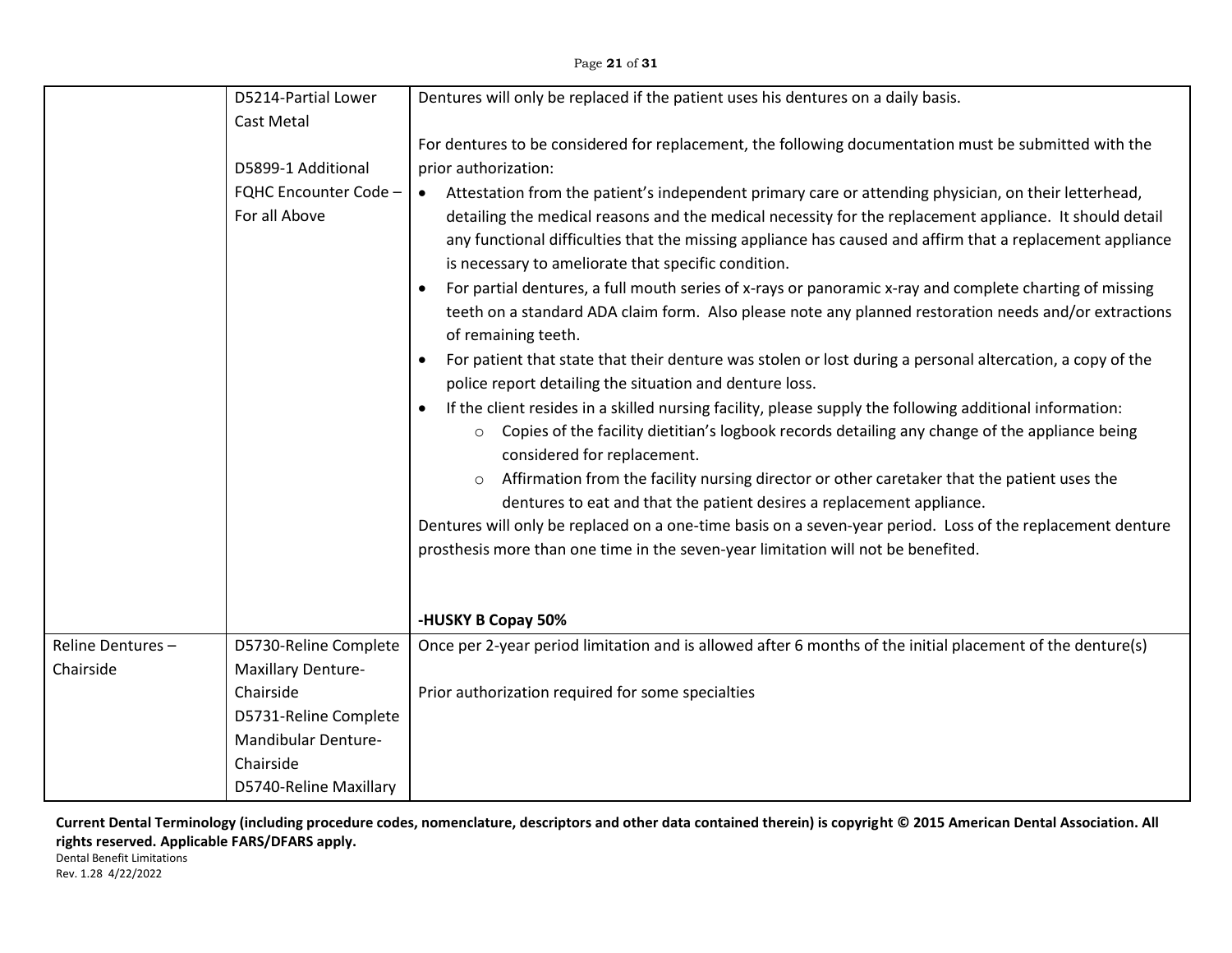|                             | Partial Denture-                 |                                                                                                                         |  |
|-----------------------------|----------------------------------|-------------------------------------------------------------------------------------------------------------------------|--|
|                             | Chairside                        |                                                                                                                         |  |
|                             | D5741-Reline                     |                                                                                                                         |  |
|                             | <b>Mandibular Partial</b>        | -HUSKY B Copay-20%                                                                                                      |  |
|                             | Denture - Chairside              |                                                                                                                         |  |
| Denture Reline-             | D5899-2 Additional               | -HUSKY B Copay 50%                                                                                                      |  |
| Chairside                   | <b>FQHC Encounter Code</b>       |                                                                                                                         |  |
|                             | for D5730-D5741                  |                                                                                                                         |  |
| Reline Dentures-            | D5750-Reline                     | Once per 2-year period limitation and is allowed after 6 months of the initial placement of the denture(s)              |  |
| Laboratory                  | <b>Complete Maxillary</b>        | Prior authorization required for some specialties                                                                       |  |
|                             | Denture                          |                                                                                                                         |  |
|                             | D5751-Reline                     |                                                                                                                         |  |
|                             | Complete Mandibular              |                                                                                                                         |  |
|                             | Denture                          |                                                                                                                         |  |
|                             | D5760- Reline Maxillary          |                                                                                                                         |  |
|                             | <b>Partial Denture</b>           |                                                                                                                         |  |
|                             | D5761-Reline                     |                                                                                                                         |  |
|                             | <b>Mandibular Partial</b>        | -HUSKY B Copay 20%                                                                                                      |  |
|                             | Denture                          |                                                                                                                         |  |
| <b>Obturator Prosthesis</b> | D5931-Surgical                   |                                                                                                                         |  |
|                             |                                  |                                                                                                                         |  |
|                             | D5999-2 Additional               | -HUSKY B Copay 20%                                                                                                      |  |
|                             | <b>FQHC Encounter Code</b>       | D5999-MP Code-HUSKY B Copay 50%                                                                                         |  |
| <b>Obturator Prosthesis</b> | D5932-Definitive                 |                                                                                                                         |  |
|                             |                                  | -HUSKY B Copay 20%                                                                                                      |  |
|                             | D5999-3 Additional               | D5999-Manually Priced Code-HUSKY B Copay 50%                                                                            |  |
|                             | <b>FQHC Encounter Code</b>       |                                                                                                                         |  |
|                             | <b>Oral Surgery Limitations:</b> |                                                                                                                         |  |
|                             |                                  | Only Sutures of lacerations of mouth in accident cases only & not cases incidental to and connected with dental surgery |  |

*Gingivectomy only for severe side effects caused by medication*

**Current Dental Terminology (including procedure codes, nomenclature, descriptors and other data contained therein) is copyright © 2015 American Dental Association. All rights reserved. Applicable FARS/DFARS apply.**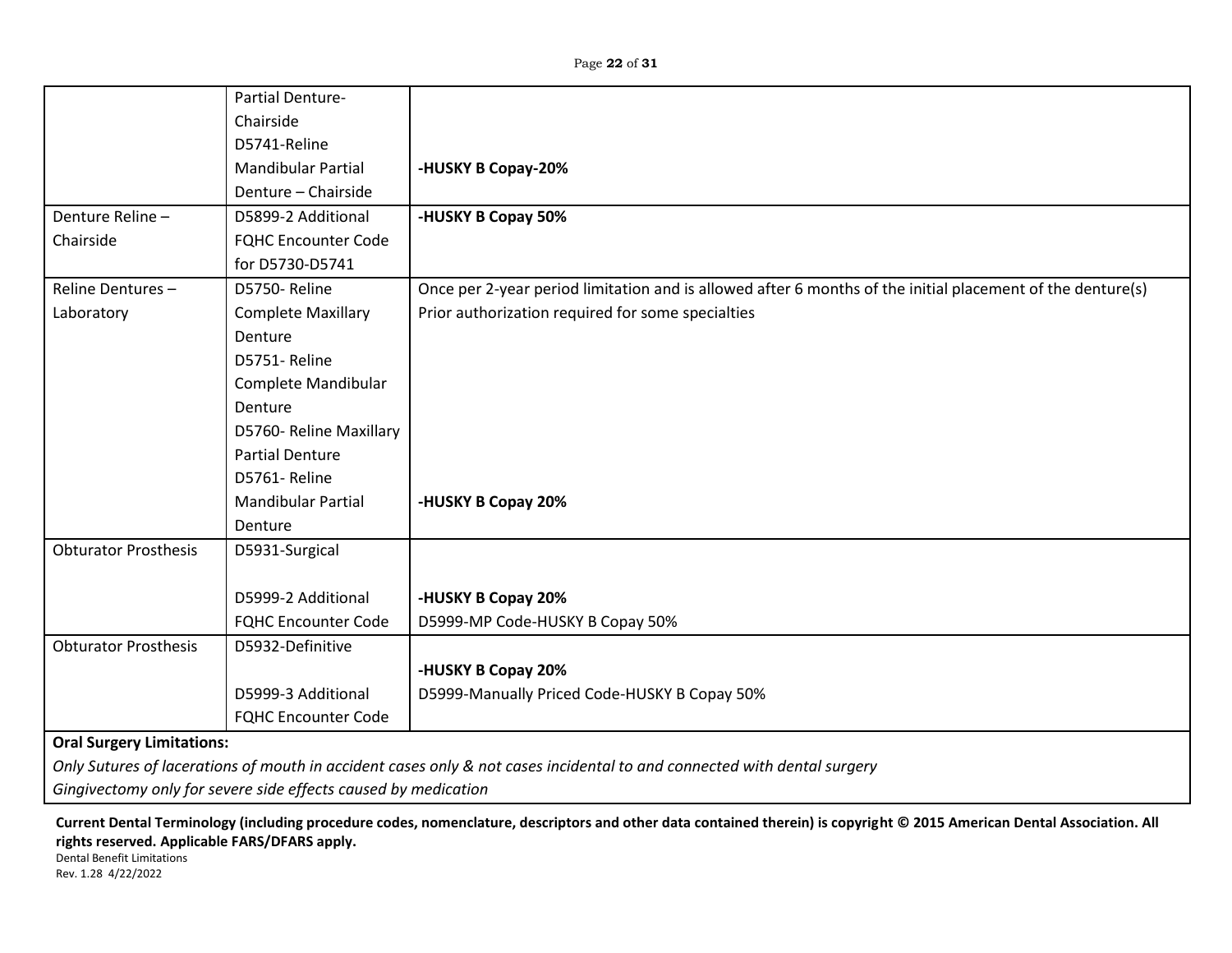| Page 23 of 31 |  |  |  |
|---------------|--|--|--|
|---------------|--|--|--|

| Only replant avulsed anterior tooth, not in conjunction with a root canal                                         |                               |                                                                                                          |
|-------------------------------------------------------------------------------------------------------------------|-------------------------------|----------------------------------------------------------------------------------------------------------|
| Only bone grafts, mandible, restricted to the replacement of bone previously removed by radical surgery procedure |                               |                                                                                                          |
|                                                                                                                   |                               |                                                                                                          |
| <b>Fluoride Carrier</b>                                                                                           | D5986                         | Effective September 1, 2014, prior authorization required for non-pediatric dentists. No age restriction |
|                                                                                                                   |                               | applies.                                                                                                 |
|                                                                                                                   |                               | -No HUSKY B Copay                                                                                        |
| Simple Exodontias                                                                                                 | D7140 - Extraction of         | Covered for all permanent, primary and supernumerary teeth                                               |
| (Extractions)                                                                                                     | Erupted Tooth or              |                                                                                                          |
|                                                                                                                   | <b>Exposed Root</b>           | -HUSKY B Copay 20%                                                                                       |
| <b>Surgical Exodontias</b>                                                                                        | D7210 - Surgical              | Covered for all permanent, primary and supernumerary teeth                                               |
| (Extractions)                                                                                                     | Removal of Erupted            |                                                                                                          |
|                                                                                                                   | <b>Tooth Requiring</b>        | (Oral Surgeons are not required to submit prior authorization for surgical extractions)                  |
|                                                                                                                   | Removal of Bone               |                                                                                                          |
|                                                                                                                   | and/or Sectioning of          |                                                                                                          |
|                                                                                                                   | Tooth                         | -HUSKY B Copay 33%                                                                                       |
| Impactions                                                                                                        | D7220-Soft Tissue             | Elective impactions require special consideration & x-rays supporting the need for service.              |
|                                                                                                                   | D7230-Partially Bony          | Prior authorization Required                                                                             |
|                                                                                                                   | D7240-Completely              | D7240 - Requires x-ray                                                                                   |
|                                                                                                                   | Bony                          |                                                                                                          |
|                                                                                                                   | D7241-Completely              |                                                                                                          |
|                                                                                                                   | Bony, with Unusual            | -HUSKY B Copay 33%                                                                                       |
|                                                                                                                   | <b>Surgical Complications</b> |                                                                                                          |
| <b>Tooth Transplantation</b>                                                                                      | D7270-                        | Restricted up to age 20                                                                                  |
|                                                                                                                   | Reimplant/Stabilize           |                                                                                                          |
|                                                                                                                   | Tooth                         | Effective September 1. 2014, D7270 requires prior authorization                                          |
|                                                                                                                   | D7272-Tooth                   |                                                                                                          |
|                                                                                                                   | Transplantation               | -HUSKY B Copay 20%                                                                                       |
|                                                                                                                   | (including reimplant)         |                                                                                                          |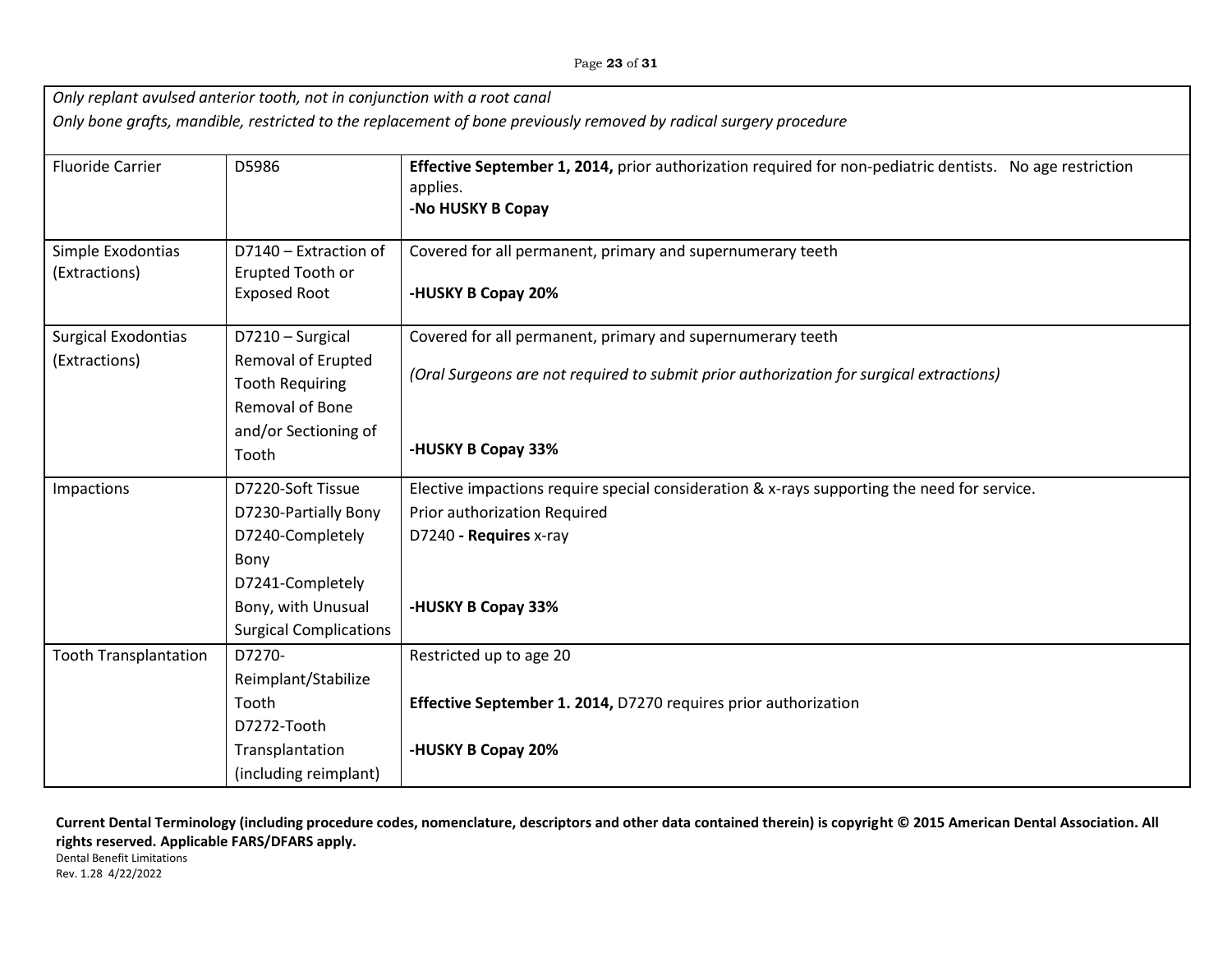| Surgical Access of         | D7280             | Restricted up to age 20                                                                          |
|----------------------------|-------------------|--------------------------------------------------------------------------------------------------|
| <b>Unerupted Tooth</b>     |                   | For orthodontic reasons; not covered unless orthodontia has been pre-authorized                  |
|                            |                   |                                                                                                  |
|                            |                   | -HUSKY B Copay 20%                                                                               |
| <b>Biopsy of Oral Soft</b> | D7286             | Effective September 1. 2014, requires pathology report and post review or prior authorization    |
| <b>Tissue</b>              |                   |                                                                                                  |
|                            |                   | -HUSKY B Copay 20%                                                                               |
|                            |                   |                                                                                                  |
| Alveoloplasty              | D7320             | Service not performed in conjunction with a tooth extraction.                                    |
|                            |                   | Effective September 1, 2014, PA required                                                         |
|                            |                   | -HUSKY B Copay 20%                                                                               |
|                            |                   |                                                                                                  |
| <b>Excision of Lesion</b>  | D7410-Benign      | Effective September 1, 2014, all require pathology report and post review or prior authorization |
|                            | D7411-Benign      |                                                                                                  |
|                            | D7412- Benign     |                                                                                                  |
|                            | Complicated       |                                                                                                  |
|                            | D7413-Malignant   |                                                                                                  |
|                            | D7415-Malignant   |                                                                                                  |
|                            | Complicated       |                                                                                                  |
|                            | D7440-Malignant   |                                                                                                  |
|                            | Complicated       |                                                                                                  |
|                            | D7441- Malignant  |                                                                                                  |
|                            |                   | -HUSKY B Copay 20%                                                                               |
|                            |                   |                                                                                                  |
| Removal of Benign          | D7450-Odontogenic | Effective September 1, 2014, all require pathology report and post review or prior authorization |
| Cyst/Tumor                 | D7451-Odontogenic |                                                                                                  |
|                            | D7460-            |                                                                                                  |
|                            | Nonodontogenic    |                                                                                                  |
|                            | D7461-            |                                                                                                  |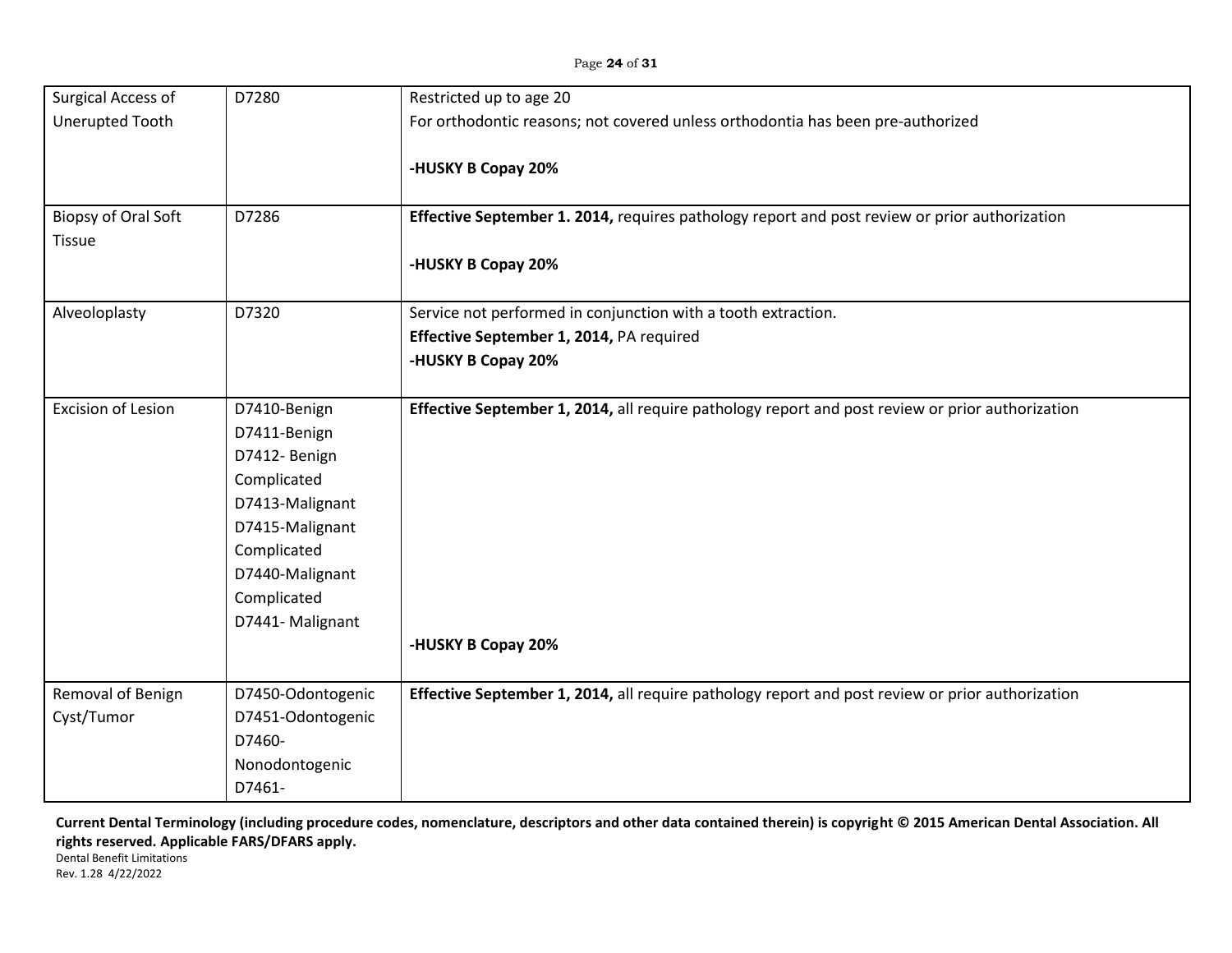Page **25** of **31**

|                                | Nonodontogenic             | -HUSKY B Copay 20%                                                                                         |
|--------------------------------|----------------------------|------------------------------------------------------------------------------------------------------------|
|                                |                            |                                                                                                            |
| Destruction of Lesion          | D7465                      | <b>Effective September 1 2014, requires post review or prior authorization</b>                             |
| by Physical or Chemical        |                            | -HUSKY B Copay 20%                                                                                         |
| Means                          |                            |                                                                                                            |
| Osteoplasty                    | D7940                      | <b>Requires PA</b>                                                                                         |
|                                | D7941                      |                                                                                                            |
|                                | D7944                      | -HUSKY B Copay 20%                                                                                         |
|                                | D7945                      |                                                                                                            |
| <b>Excision of Pericoronal</b> | D7971                      | Effective September 1.2014, requires post review                                                           |
| Gingiva                        |                            | -HUSKY B Copay 20%                                                                                         |
|                                |                            |                                                                                                            |
| Closure of Salivary            | D7983                      | PA required by certain specialties                                                                         |
| Fistula                        | D7999-1 Additional         | -HUSKY B Copay 20%                                                                                         |
|                                | <b>FQHC Encounter Code</b> |                                                                                                            |
| Appliance Removal              | D7997                      | Appliance removal (not by the dentist who placed the appliance) includes removal of arch bar               |
|                                |                            | Requires post review and prior authorization from some dental specialties - Exceptions are: oral surgeons, |
|                                |                            | prosthodontists, and public health dentists.                                                               |
|                                |                            | Effective September 1, 2018, appliance removal will require prior authorization for orthodontists, general |
|                                |                            | dentists or pediatric dentists who have been approved to provide orthodontic services to HUSKY Health      |
|                                |                            | members. The PA must include what type of device is being removed, why the device is being removed, and    |
|                                |                            | how long the device has been in the patient's mouth.                                                       |
|                                |                            | -HUSKY B Copay 20%                                                                                         |
|                                |                            |                                                                                                            |
|                                |                            |                                                                                                            |

**Current Dental Terminology (including procedure codes, nomenclature, descriptors and other data contained therein) is copyright © 2015 American Dental Association. All rights reserved. Applicable FARS/DFARS apply.** Dental Benefit Limitations Rev. 1.28 4/22/2022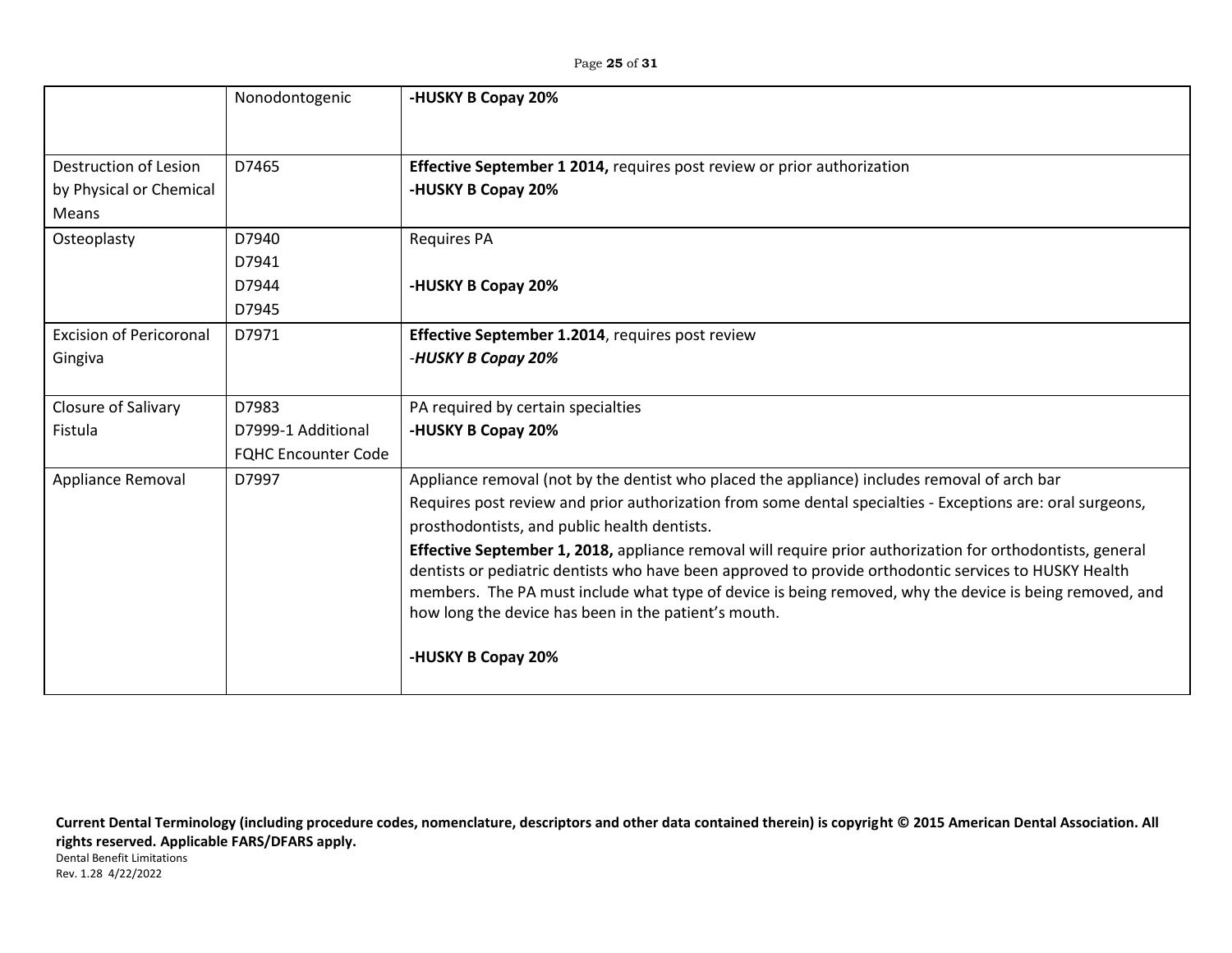| Orthodontics  | D8000-8999                   | -HUSKY A, HUSKY C, HUSKY D                                                                                  | -HUSKY B                                                                                                     |
|---------------|------------------------------|-------------------------------------------------------------------------------------------------------------|--------------------------------------------------------------------------------------------------------------|
|               |                              | Covered once per client per lifetime                                                                        | Covered once per client per lifetime                                                                         |
| (Required PA) | D8660-Pre-                   | Treatment must be performed by an Orthodontist                                                              | Treatment must be performed by an Orthodontist                                                               |
|               | Orthodontic                  | Limited to recipients under age 21- Therapy must be                                                         | Limited to recipients under age 19                                                                           |
|               | Treatment                    | completed by the age of 21.                                                                                 | No Prior Authorization required                                                                              |
|               |                              | Prior Authorization required                                                                                | Benefit - \$725.00                                                                                           |
|               | D8670-Periodic               | Benefit- \$3198.21                                                                                          | Client is responsible for balance up to \$3198.21                                                            |
|               | Orthodontic                  |                                                                                                             |                                                                                                              |
|               | Treatment                    | Repair of Orthodontic Appliance-Maxillary and                                                               | Repair of Orthodontic Appliance-Maxillary and                                                                |
|               | D8696- Repair of             | Mandibular-Codes/services effective 1-1-20 and are                                                          | Mandibular-Codes/services effective 1-1-20 and are                                                           |
|               | Orthodontic                  | manually priced. This does not include repair of                                                            | manually priced. This does not include repair of                                                             |
|               | Appliance-Maxillary          | broken brackets.                                                                                            | broken brackets.                                                                                             |
|               | D8697-Repair of              |                                                                                                             | <b>HUSKY B Copay-20%</b>                                                                                     |
|               | Orthodontic                  |                                                                                                             |                                                                                                              |
|               | Appliance-Mandibular         |                                                                                                             |                                                                                                              |
|               |                              | Replacement of orthodontic retainer covered once                                                            |                                                                                                              |
|               | D8692-Replacement            | per lifetime                                                                                                | Replacement of orthodontic retainer covered once                                                             |
|               | of Orthodontic               | Effective 1-1-20, D8692 not a valid code/service                                                            | per lifetime                                                                                                 |
|               | Retainer                     | Replacement of Retainer-Maxillary, Mandibular-                                                              | Effective 1-1-20, D8692 not a valid code/service                                                             |
|               | D8703-Replacement            | Code/Services effective 1-1-20                                                                              | Replacement of Retainer-Maxillary, Mandibular-                                                               |
|               | of Orthodontic               |                                                                                                             | Codes/Services effective 1-1-20, HUSKY B Copay-20%                                                           |
|               | Retainer-Maxillary           | Orthodontic retainer replacement will require prior<br>authorization for orthodontists, general dentists or | Orthodontic retainer replacement will require prior                                                          |
|               | D8704-Replacment of          | pediatric dentists who have been approved to                                                                | authorization for orthodontists, general dentists or<br>pediatric dentists who have been approved to provide |
|               | <b>Orthodontic Retainer-</b> | provide orthodontic services to HUSKY Health                                                                | orthodontic services to HUSKY Health members. The                                                            |
|               | Mandibular                   | members. The PA must include how long the member                                                            | PA must include how long the member has been                                                                 |
|               | D8999-Unspecified            | has been without a retainer and the reason for the                                                          | without a retainer and the reason for the loss or                                                            |
|               | Orthodontic                  | loss or breakage of the retainer. The PA must be                                                            | breakage of the retainer. The PA must be submitted                                                           |
|               | Treatment                    | submitted to the orthodontic coordinator.                                                                   | to the orthodontic coordinator.                                                                              |
|               |                              | Orthodontic treatment must be medically necessary                                                           |                                                                                                              |
|               |                              | and authorized if one of the following conditions are                                                       | Orthodontic treatment must be medically necessary                                                            |
|               |                              | met:                                                                                                        |                                                                                                              |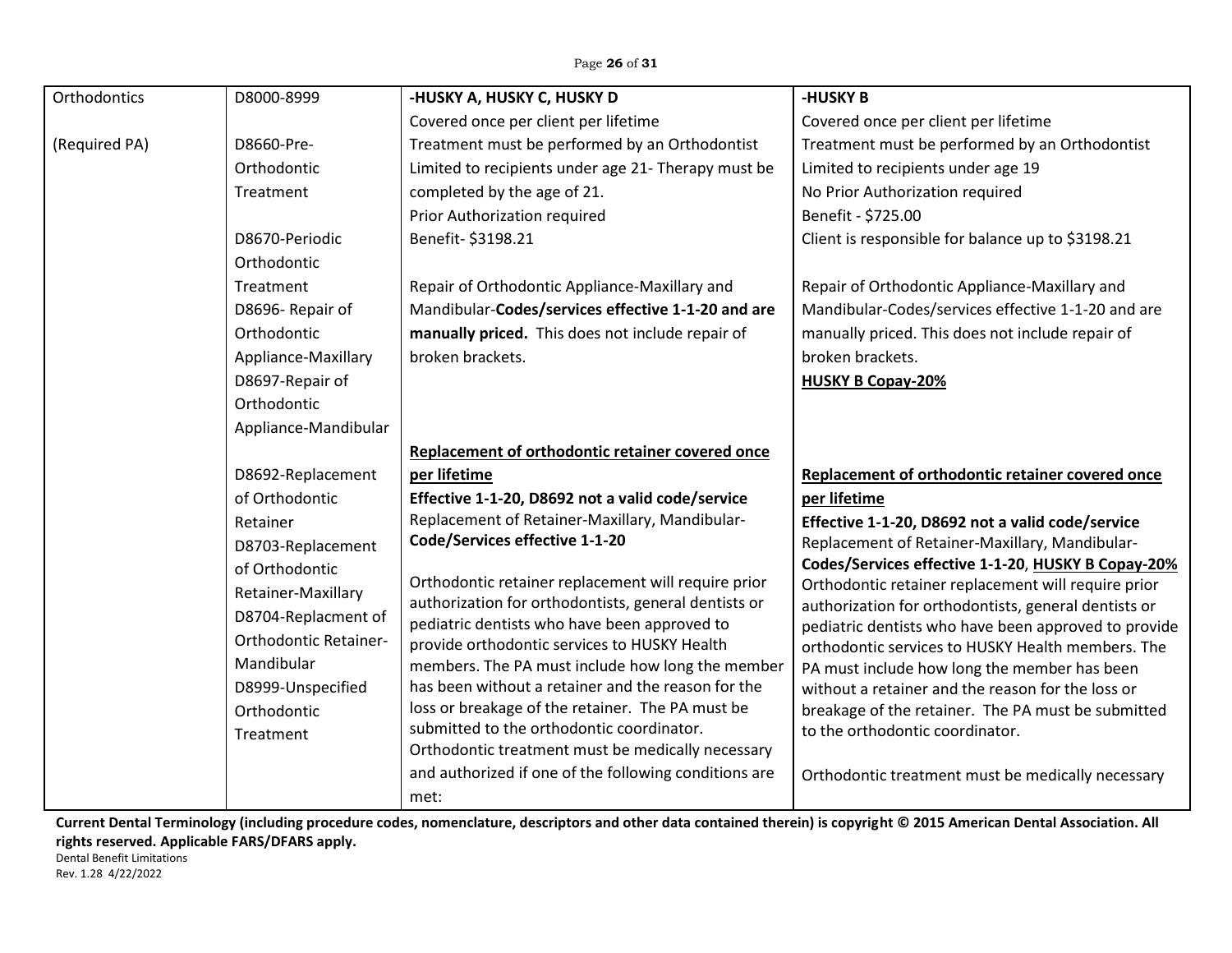Page **27** of **31**

|                                                                                  |                | The client obtains 26 or more points on a<br>$\bullet$<br>correctly scored Malocclusion Severity<br>Assessment; or:<br>The client demonstrates that the requested<br>$\bullet$<br>treatment will significantly ameliorate a mental,<br>emotional or behavioral condition associated<br>with the client's dental condition as certified by a<br>licensed child psychologist/psychiatrist or:<br>The client presents evidence of a sever deviation<br>$\bullet$<br>affecting the mouth and /or underlying<br>structures.<br>If the client does not satisfy any of the criteria set<br>forth above, a determination is made as to whether<br>the requested services are medically necessary under<br>EPSDT provisions of the Medicaid Act. Under these<br>provisions, orthodontia is approved if medically<br>necessary for the relief of pain or infection,<br>restoration of teeth or maintenance of dental health. | and authorized if one of the following conditions are<br>met:<br>The client obtains 26 or more points on a correctly<br>$\bullet$<br>scored Malocclusion Severity Assessment; or:<br>The client demonstrates that the requested<br>$\bullet$<br>treatment will significantly ameliorate a mental,<br>emotional or behavioral condition associated with<br>the client's dental condition as certified by a<br>licensed child psychologist/psychiatrist or:<br>The client presents evidence of a sever deviation<br>$\bullet$<br>affecting the mouth and /or underlying structures.<br>If the client does not satisfy any of the criteria set<br>forth above, a determination is made as to whether<br>the requested services are medically necessary under<br>EPSDT provisions of the Medicaid Act. Under these<br>provisions, orthodontia is approved if medically<br>necessary for the relief of pain or infection,<br>restoration of teeth or maintenance of dental health. |
|----------------------------------------------------------------------------------|----------------|--------------------------------------------------------------------------------------------------------------------------------------------------------------------------------------------------------------------------------------------------------------------------------------------------------------------------------------------------------------------------------------------------------------------------------------------------------------------------------------------------------------------------------------------------------------------------------------------------------------------------------------------------------------------------------------------------------------------------------------------------------------------------------------------------------------------------------------------------------------------------------------------------------------------|-------------------------------------------------------------------------------------------------------------------------------------------------------------------------------------------------------------------------------------------------------------------------------------------------------------------------------------------------------------------------------------------------------------------------------------------------------------------------------------------------------------------------------------------------------------------------------------------------------------------------------------------------------------------------------------------------------------------------------------------------------------------------------------------------------------------------------------------------------------------------------------------------------------------------------------------------------------------------------|
| Palliative (Emergency)<br><b>Treatment of Dental</b><br>Pain<br>Local Anesthesia | D9110          | Emergency treatment of dental pain-minor procedure<br>Service requires submission of a post review and cannot be billed with any other procedure codes.<br>-No HUSKY B Copay<br>It is not payable as a separate service & is included in other procedure codes.                                                                                                                                                                                                                                                                                                                                                                                                                                                                                                                                                                                                                                                    |                                                                                                                                                                                                                                                                                                                                                                                                                                                                                                                                                                                                                                                                                                                                                                                                                                                                                                                                                                               |
|                                                                                  |                |                                                                                                                                                                                                                                                                                                                                                                                                                                                                                                                                                                                                                                                                                                                                                                                                                                                                                                                    |                                                                                                                                                                                                                                                                                                                                                                                                                                                                                                                                                                                                                                                                                                                                                                                                                                                                                                                                                                               |
| <b>General Surgical</b><br>Anesthesia                                            | D9220<br>D9221 | Effective January 1, 2016, these services are no longer covered. Replaced by D9223.                                                                                                                                                                                                                                                                                                                                                                                                                                                                                                                                                                                                                                                                                                                                                                                                                                |                                                                                                                                                                                                                                                                                                                                                                                                                                                                                                                                                                                                                                                                                                                                                                                                                                                                                                                                                                               |

**Current Dental Terminology (including procedure codes, nomenclature, descriptors and other data contained therein) is copyright © 2015 American Dental Association. All rights reserved. Applicable FARS/DFARS apply.**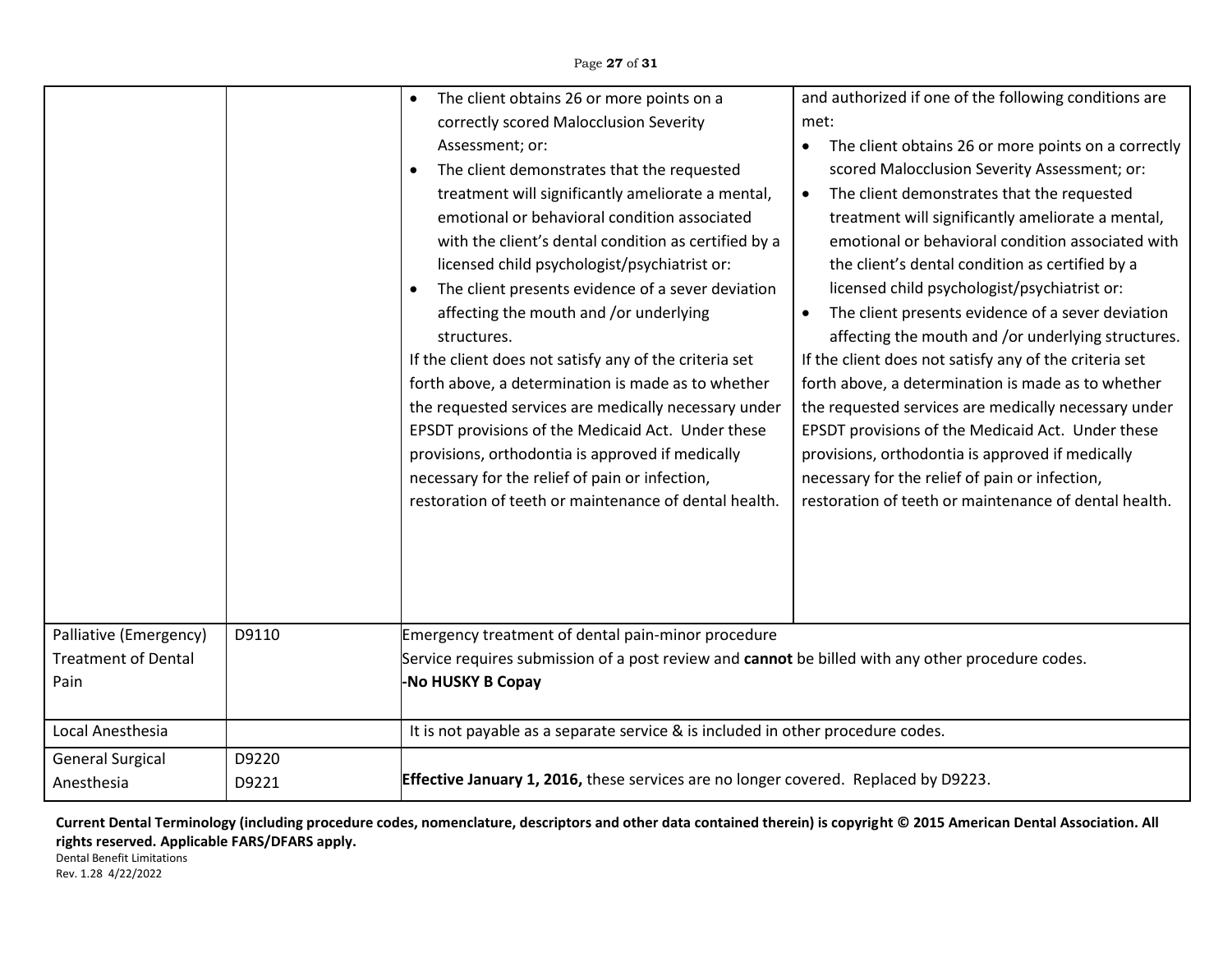| <b>General Surgical</b><br>Anesthesia                                          | $D9223 - Deep$<br>Sedation/General<br>Anesthesia - Each 15<br>Minute Increment | Covered for clients under the age of nine (prior to ninth birthday) or clients that have a demonstrated cognitive<br>impairment/need such as autism, cerebral palsy, hyperactivity disorder or severe/profound developmental<br>delay for behavior management related to the dental procedures to be performed |
|--------------------------------------------------------------------------------|--------------------------------------------------------------------------------|----------------------------------------------------------------------------------------------------------------------------------------------------------------------------------------------------------------------------------------------------------------------------------------------------------------|
|                                                                                |                                                                                | Covered for clients ages nine to twenty solely for use where multiple oral surgical procedures are performed<br>at the same visit and in cases where five or more extractions are performed or for removal of third molars                                                                                     |
|                                                                                |                                                                                | Not a covered benefit for clients age nine (9) or over for the extraction of a single tooth or general<br>dental services                                                                                                                                                                                      |
|                                                                                |                                                                                | Not a covered benefit for clients twenty-one or over for the extraction of less than six (6) single<br>teeth (excluding third molars) or for general dental treatment                                                                                                                                          |
|                                                                                |                                                                                | PA required for all specialties except for pedodontists, oral surgeons, and anesthesiologists                                                                                                                                                                                                                  |
|                                                                                |                                                                                | <b>HUSKY B Copay is 20%</b>                                                                                                                                                                                                                                                                                    |
| Analgesia, Anxiolysis,<br><b>Inhalation of Nitrous</b><br>Oxide "Laughing Gas" | D9230-Analgesia,<br>Anxiolysis Inhalation<br>NO <sub>2</sub>                   | Covered for clients under the age of nine (9) (prior to ninth birthday), or clients of any age who have a diagnosis<br>such as autism, cerebral palsy hyperactivity disorder or developmental delay with a demonstrated need for<br>behavior management related to the dental procedures to be performed       |
|                                                                                |                                                                                | Nitrous covered for children up to age nine or of any age that has diagnosis of autism, hyperactivity disorder or<br>severe/profound developmental delay with a demonstrated need for behavior management related to the<br>dental procedures to be performed                                                  |

Rev. 1.28 4/22/2022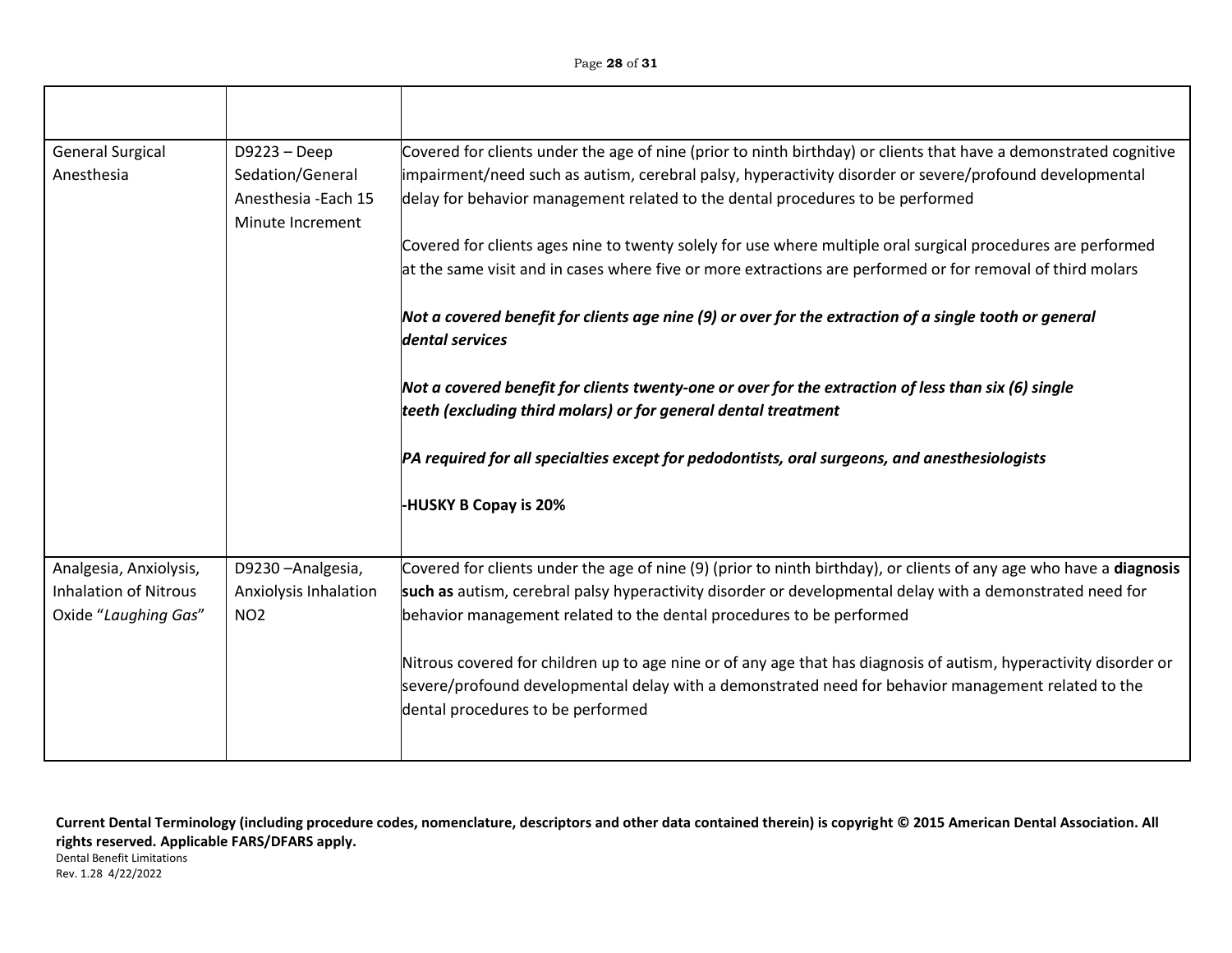|                                          |                                                                                   | Note: For dates of service June 1st, 2013 and later, Pediatric Dentists using Nitrous Oxide for behavior<br>management purposes are no longer required to receive prior authorization or post-procedure<br>authorization in order to bill for this procedure code. Claims for D9230 may now be submitted<br>directly to Hewlett-Packard (HP) for payment.<br>Not a covered benefit for clients age nine (9) or over for the extraction of a single tooth or general<br>dental services<br>Not a covered benefit for clients twenty-one or over for general dental services<br>-HUSKY B Copay 20%                                                                                                                                                                                                                                                                                                                                                               |
|------------------------------------------|-----------------------------------------------------------------------------------|----------------------------------------------------------------------------------------------------------------------------------------------------------------------------------------------------------------------------------------------------------------------------------------------------------------------------------------------------------------------------------------------------------------------------------------------------------------------------------------------------------------------------------------------------------------------------------------------------------------------------------------------------------------------------------------------------------------------------------------------------------------------------------------------------------------------------------------------------------------------------------------------------------------------------------------------------------------|
| <b>Intravenous Conscious</b>             | D9241                                                                             | Effective January 1, 2016, these services are no longer covered. Replaced by D9243.                                                                                                                                                                                                                                                                                                                                                                                                                                                                                                                                                                                                                                                                                                                                                                                                                                                                            |
| Sedation                                 | D9242                                                                             |                                                                                                                                                                                                                                                                                                                                                                                                                                                                                                                                                                                                                                                                                                                                                                                                                                                                                                                                                                |
| <b>Intravenous Conscious</b><br>Sedation | D9243- Intravenous<br>Moderate(conscious)<br>Sedation-Each 15<br>Minute Increment | Covered for clients under the age of nine (prior to ninth birthday) or clients that have a demonstrated<br>cognitive impairment/need such as autism, cerebral palsy, or hyperactivity disorder or severe/profound<br>developmental delay for behavior management related to the dental procedures to be performed<br>Also covered for clients age nine or over solely for use where multiple oral surgical procedures are performed<br>at the same visit and in cases where five or more extractions are performed or for removal of impacted<br>third molars<br>Not a covered benefit for clients age nine (9) or over for the extraction of a single tooth or general<br>dental services<br>Not a covered benefit for clients twenty-one or over for the extraction of less than six (6) single<br>teeth-excluding third molars or for general dental treatment<br>PA required for all specialties except pedodontists, oral surgeons, and anesthesiologists |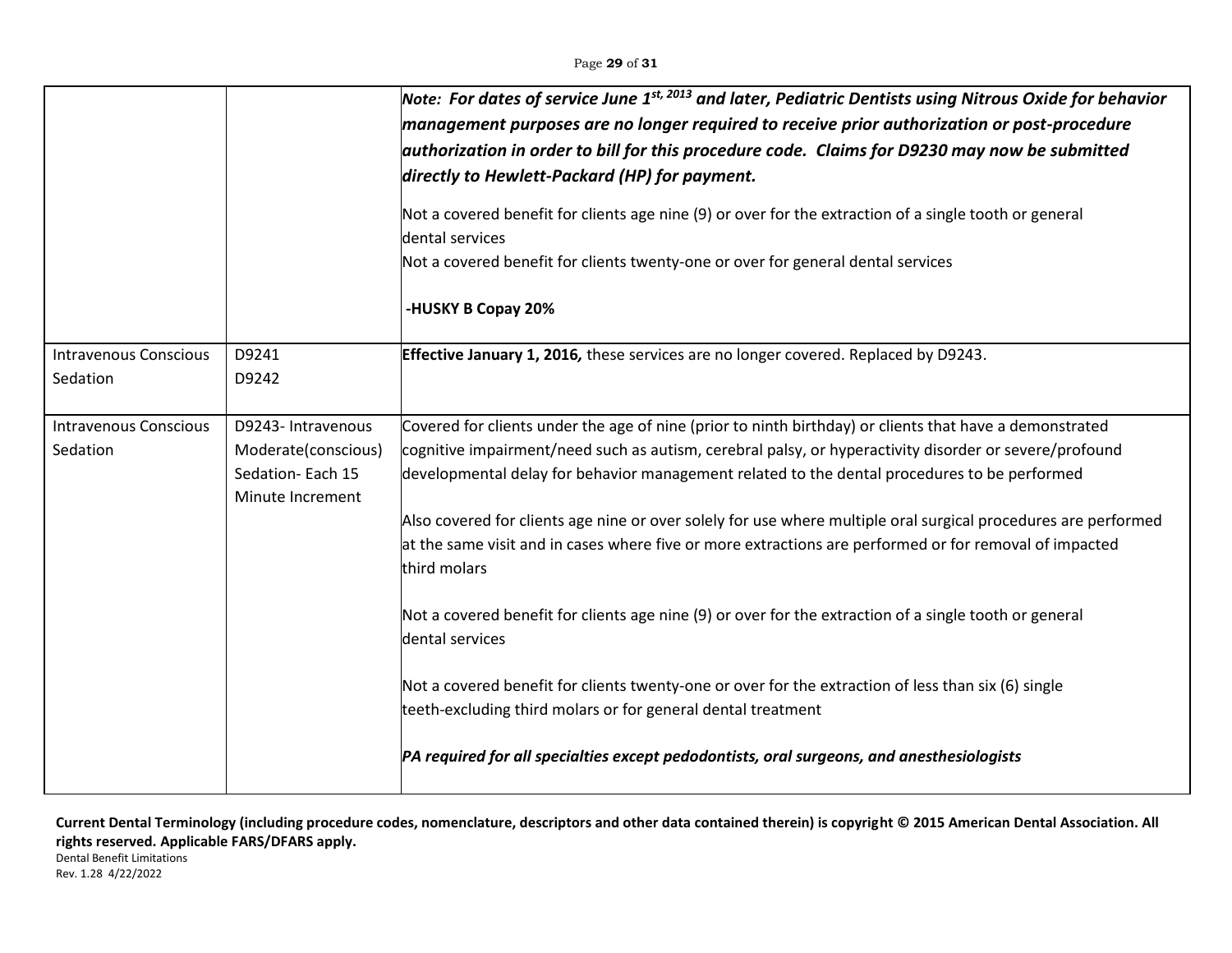Page **30** of **31**

|                                |                            | -HUSKY B Copay 20%                                                                                                                                                                                                                    |
|--------------------------------|----------------------------|---------------------------------------------------------------------------------------------------------------------------------------------------------------------------------------------------------------------------------------|
|                                |                            |                                                                                                                                                                                                                                       |
|                                |                            |                                                                                                                                                                                                                                       |
|                                |                            |                                                                                                                                                                                                                                       |
| <b>House/Extended Care</b>     | D9410-                     | The House/Extended Care facility call is limited to only private practice dentists and public health hygienists (i.e.                                                                                                                 |
| Facility/Hospital Call         | House/Extended Care        | not part of a clinic or a group) who provide care to clients external to the office or clinic environment. In the<br>event that a private practice dentist is part of a professional corporation the service can be requested through |
|                                | <b>Facility Call</b>       | the established prior authorization process.                                                                                                                                                                                          |
|                                | D9420-Hospital Call        | <b>Effective August 1, 2015, a prior authorization will no longer be required for D9410.</b>                                                                                                                                          |
|                                |                            |                                                                                                                                                                                                                                       |
|                                |                            | -No HUSKY B Copay                                                                                                                                                                                                                     |
| <b>Patient Management</b>      | D9920                      | <b>Prior Authorization Required</b>                                                                                                                                                                                                   |
|                                |                            | Covered only in cases of cognitive disabilities that are limited in their ability to understand directions and                                                                                                                        |
|                                |                            | require additional time on part of the dentist to deliver services                                                                                                                                                                    |
|                                |                            |                                                                                                                                                                                                                                       |
|                                |                            | Provider must document specific diagnosis in patients record, must be moderate to severe or profound mental<br>retardation. Provider must have signature of physician or professional staff member of the DMR attesting the           |
|                                |                            | authenticity of diagnosis.                                                                                                                                                                                                            |
|                                |                            |                                                                                                                                                                                                                                       |
|                                |                            | -HUSKY B Copay is 20%                                                                                                                                                                                                                 |
|                                |                            |                                                                                                                                                                                                                                       |
| <b>Fabrication of Athletic</b> | D9941                      | Covered one per client, per lifetime for clients under 21 who are enrolled in a contact sport                                                                                                                                         |
| <b>Mouth Guard</b>             |                            | Prior Authorization required- Provider must submit a letter from school or organization where child is enrolled                                                                                                                       |
|                                | D9999-1 Additional         | in the sport.                                                                                                                                                                                                                         |
|                                | <b>FQHC Encounter Code</b> | <b>HUSKY B Copay-20%</b>                                                                                                                                                                                                              |
| Occlusal "Night"               | D9944-Hard, Full Arch      |                                                                                                                                                                                                                                       |
| Guards (By Report)             | D9945-Soft, Full Arch      |                                                                                                                                                                                                                                       |
| Periodontia                    | $D4000 - D4999$            | Not covered (exceptions for medical necessity in children (EPSDT) and adults considered)                                                                                                                                              |
| Implants                       | $D6000 - D6199$            | <b>Not covered</b>                                                                                                                                                                                                                    |
| <b>Cosmetic Dentistry</b>      |                            | <b>Not covered</b>                                                                                                                                                                                                                    |

**Current Dental Terminology (including procedure codes, nomenclature, descriptors and other data contained therein) is copyright © 2015 American Dental Association. All rights reserved. Applicable FARS/DFARS apply.**